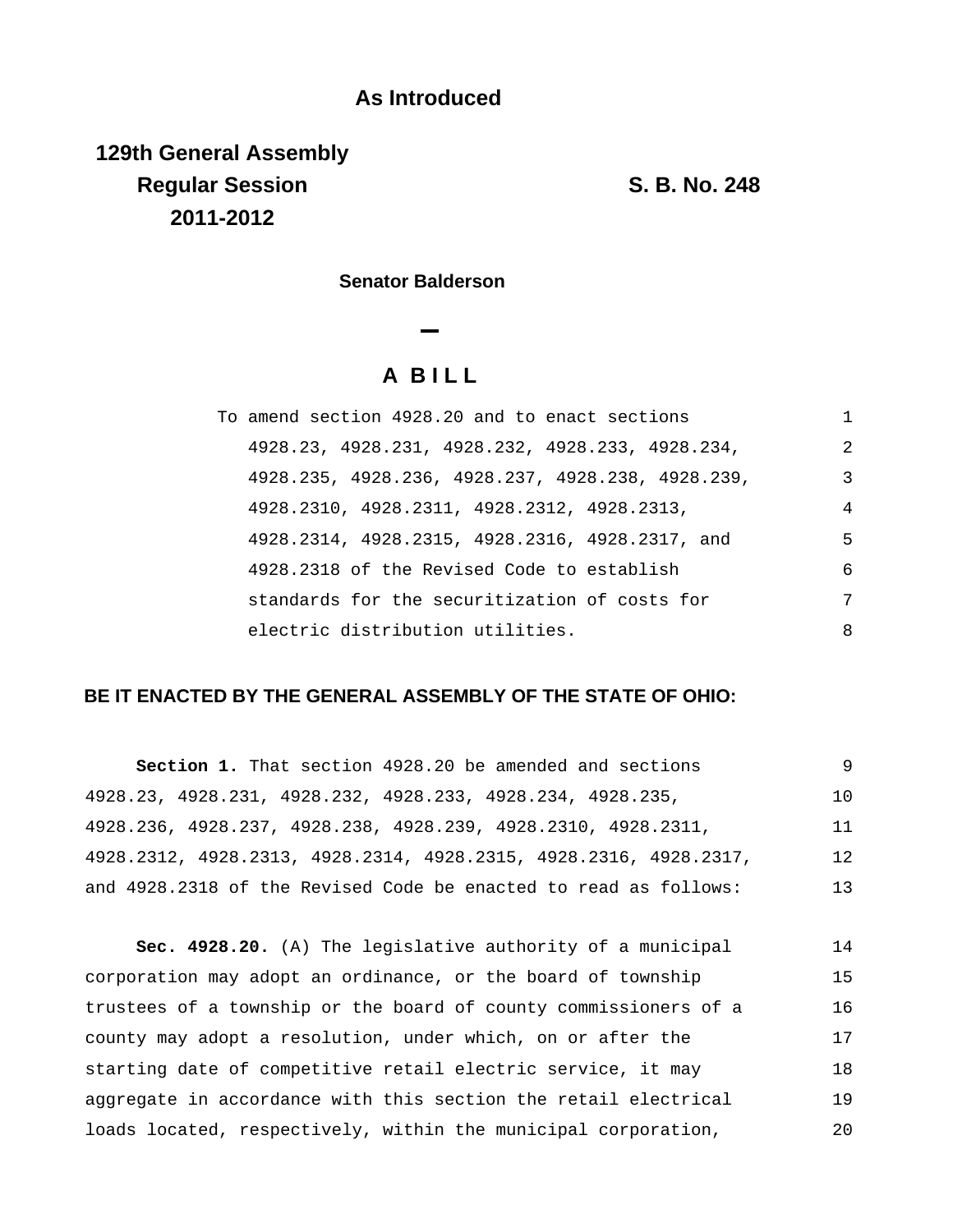township, or unincorporated area of the county and, for that purpose, may enter into service agreements to facilitate for those loads the sale and purchase of electricity. The legislative authority or board also may exercise such authority jointly with any other such legislative authority or board. For customers that are not mercantile customers, an ordinance or resolution under this division shall specify whether the aggregation will occur only with the prior, affirmative consent of each person owning, occupying, controlling, or using an electric load center proposed to be aggregated or will occur automatically for all such persons pursuant to the opt-out requirements of division (D) of this section. The aggregation of mercantile customers shall occur only with the prior, affirmative consent of each such person owning, occupying, controlling, or using an electric load center proposed to be aggregated. Nothing in this division, however, authorizes the aggregation of the retail electric loads of an electric load center, as defined in section 4933.81 of the Revised Code, that is located in the certified territory of a nonprofit electric supplier under sections 4933.81 to 4933.90 of the Revised Code or an electric load center served by transmission or distribution facilities of a municipal electric utility. 21 22 23 24 25 26 27 28 29 30 31 32 33 34 35 36 37 38 39 40 41

(B) If an ordinance or resolution adopted under division (A) of this section specifies that aggregation of customers that are not mercantile customers will occur automatically as described in that division, the ordinance or resolution shall direct the board of elections to submit the question of the authority to aggregate to the electors of the respective municipal corporation, township, or unincorporated area of a county at a special election on the day of the next primary or general election in the municipal corporation, township, or county. The legislative authority or board shall certify a copy of the ordinance or resolution to the board of elections not less than ninety days before the day of the special election. No ordinance or resolution adopted under 42 43 44 45 46 47 48 49 50 51 52 53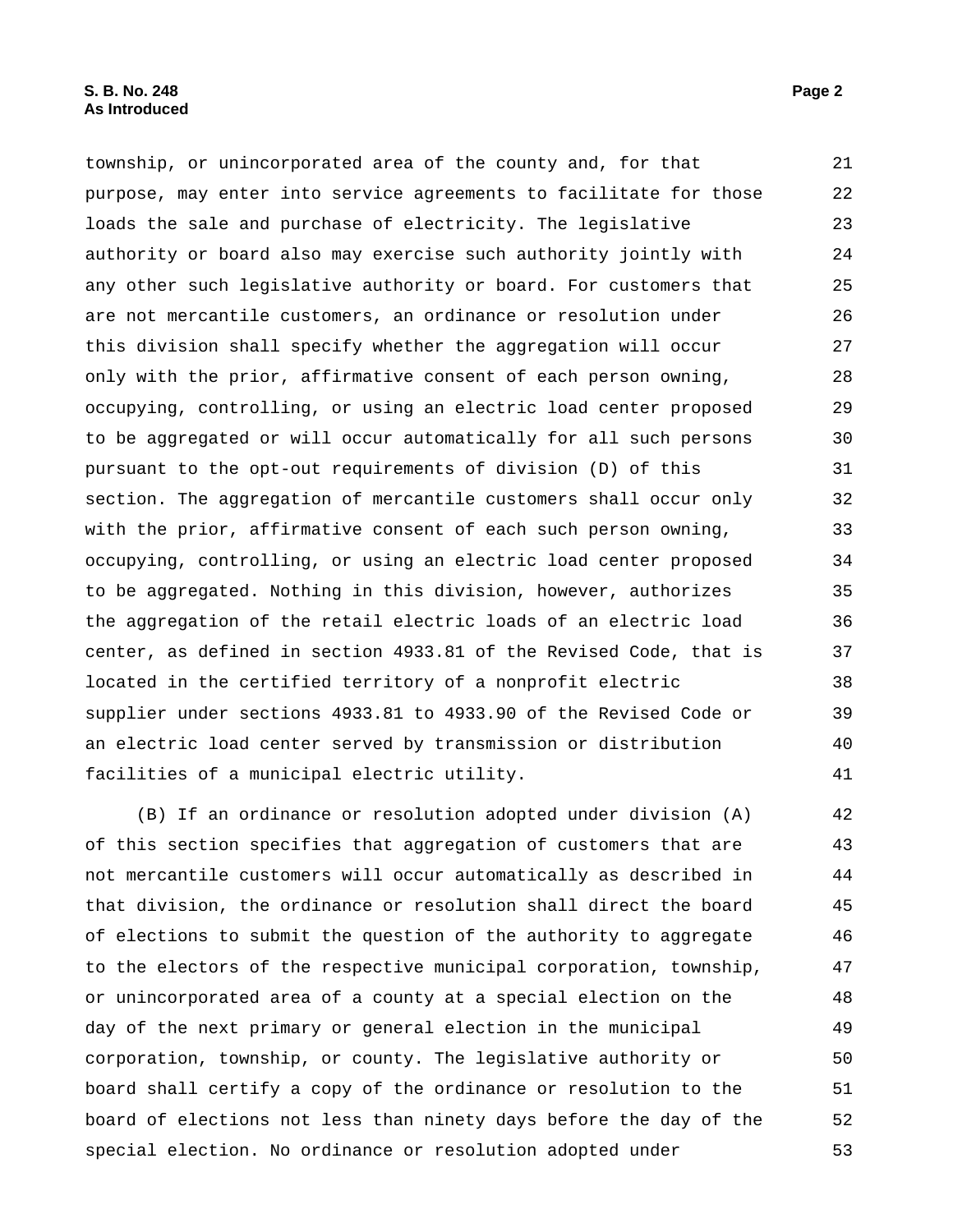division (A) of this section that provides for an election under this division shall take effect unless approved by a majority of the electors voting upon the ordinance or resolution at the election held pursuant to this division. 54 55 56 57

(C) Upon the applicable requisite authority under divisions (A) and (B) of this section, the legislative authority or board shall develop a plan of operation and governance for the aggregation program so authorized. Before adopting a plan under this division, the legislative authority or board shall hold at least two public hearings on the plan. Before the first hearing, the legislative authority or board shall publish notice of the hearings once a week for two consecutive weeks in a newspaper of general circulation in the jurisdiction or as provided in section 7.16 of the Revised Code. The notice shall summarize the plan and state the date, time, and location of each hearing. 58 59 60 61 62 63 64 65 66 67 68

(D) No legislative authority or board, pursuant to an ordinance or resolution under divisions (A) and (B) of this section that provides for automatic aggregation of customers that are not mercantile customers as described in division (A) of this section, shall aggregate the electrical load of any electric load center located within its jurisdiction unless it in advance clearly discloses to the person owning, occupying, controlling, or using the load center that the person will be enrolled automatically in the aggregation program and will remain so enrolled unless the person affirmatively elects by a stated procedure not to be so enrolled. The disclosure shall state prominently the rates, charges, and other terms and conditions of enrollment. The stated procedure shall allow any person enrolled in the aggregation program the opportunity to opt out of the program every three years, without paying a switching fee. Any such person that opts out before the commencement of the aggregation program pursuant to the stated procedure shall default 69 70 71 72 73 74 75 76 77 78 79 80 81 82 83 84 85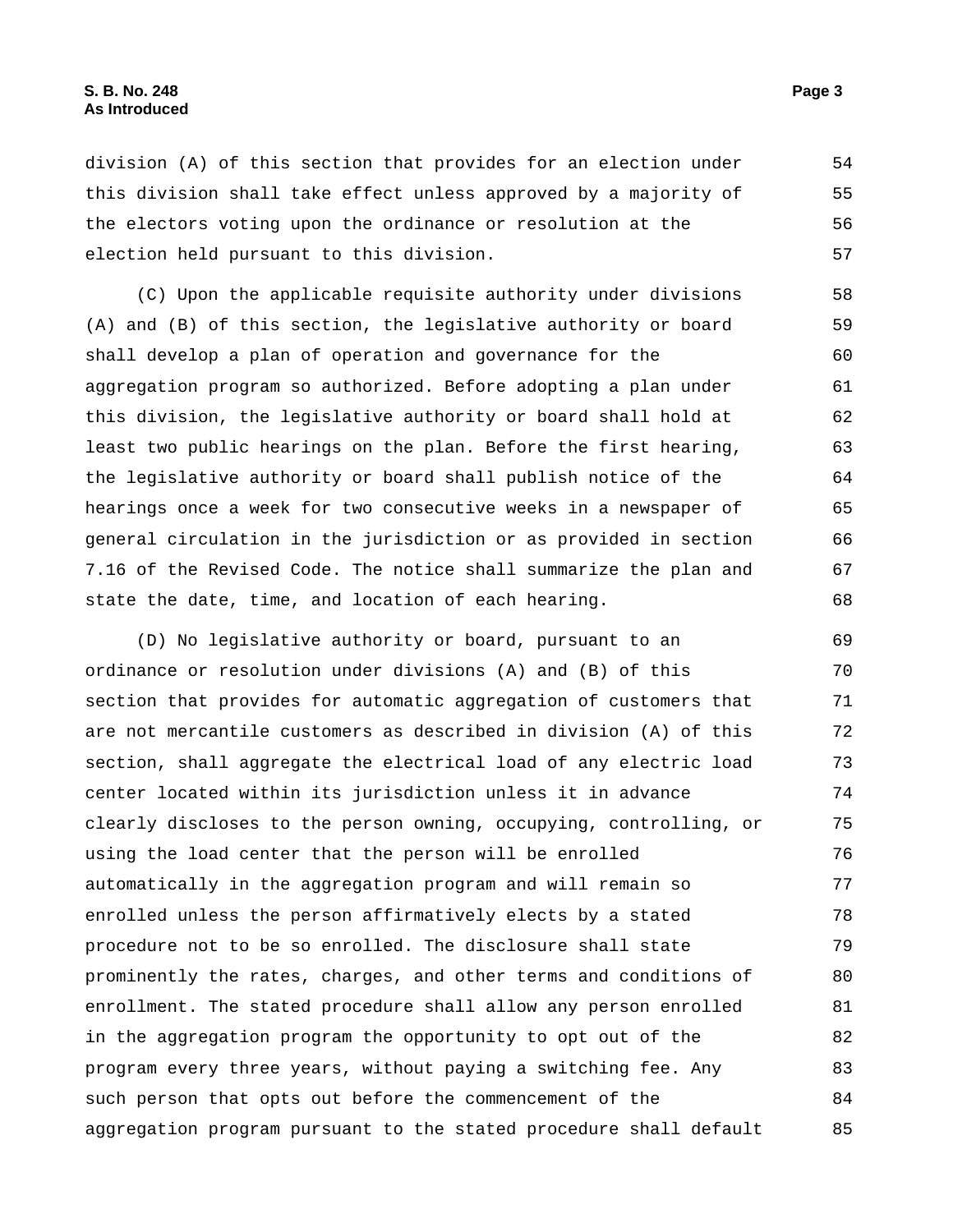to the standard service offer provided under section 4928.14 or division (D) of section 4928.35 of the Revised Code until the person chooses an alternative supplier. 86 87 88 (E)(1) With respect to a governmental aggregation for a municipal corporation that is authorized pursuant to divisions (A) to (D) of this section, resolutions may be proposed by initiative or referendum petitions in accordance with sections 731.28 to 731.41 of the Revised Code. 89 90 91 92 93 (2) With respect to a governmental aggregation for a township or the unincorporated area of a county, which aggregation is authorized pursuant to divisions (A) to (D) of this section, resolutions may be proposed by initiative or referendum petitions in accordance with sections 731.28 to 731.40 of the Revised Code, except that: 94 95 96 97 98 99 (a) The petitions shall be filed, respectively, with the township fiscal officer or the board of county commissioners, who shall perform those duties imposed under those sections upon the city auditor or village clerk. 100 101 102 103 (b) The petitions shall contain the signatures of not less than ten per cent of the total number of electors in, respectively, the township or the unincorporated area of the 104 105 106

county who voted for the office of governor at the preceding general election for that office in that area. 107 108

(F) A governmental aggregator under division (A) of this section is not a public utility engaging in the wholesale purchase and resale of electricity, and provision of the aggregated service is not a wholesale utility transaction. A governmental aggregator shall be subject to supervision and regulation by the public utilities commission only to the extent of any competitive retail electric service it provides and commission authority under this chapter. 109 110 111 112 113 114 115 116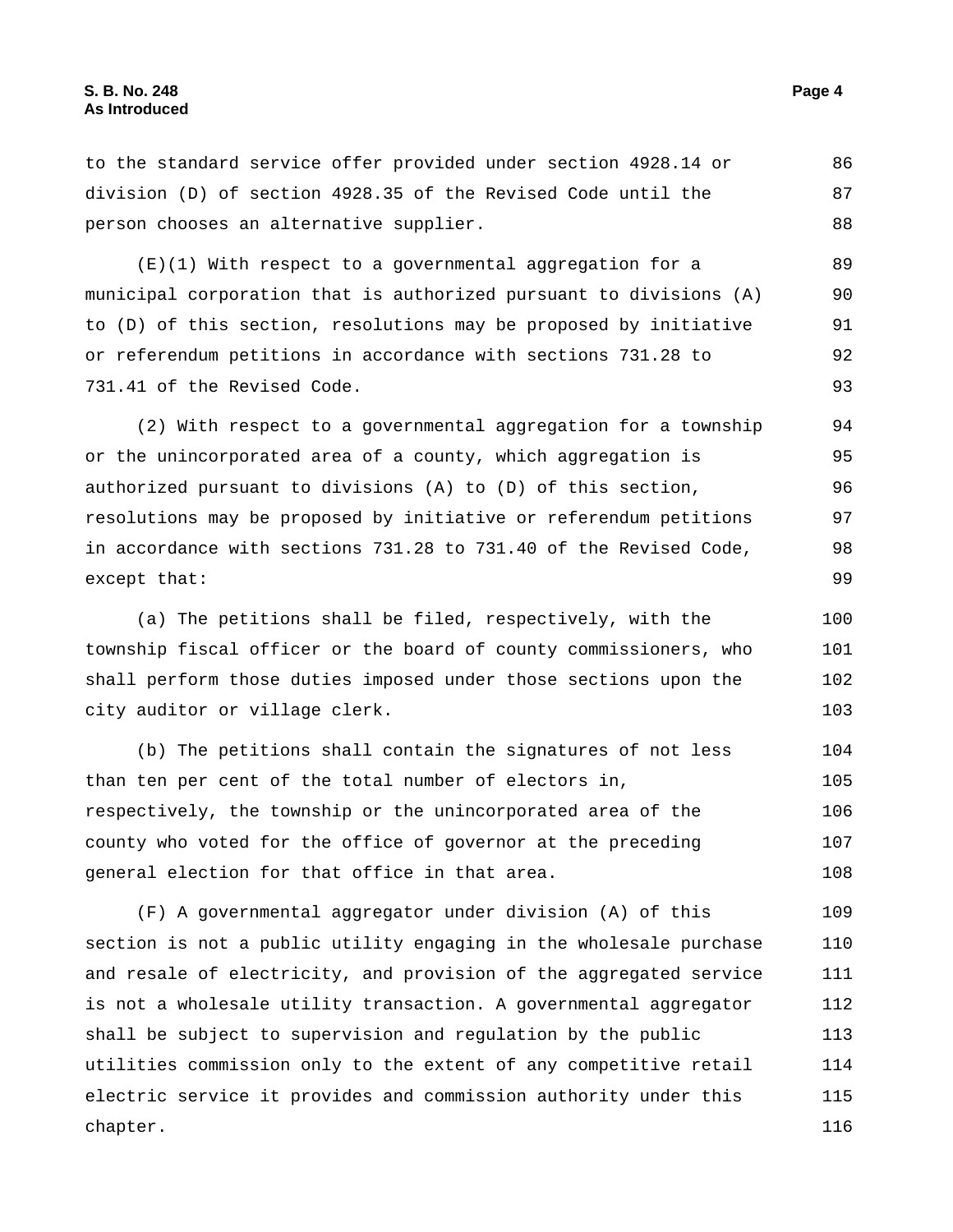(G) This section does not apply in the case of a municipal corporation that supplies such aggregated service to electric load centers to which its municipal electric utility also supplies a noncompetitive retail electric service through transmission or distribution facilities the utility singly or jointly owns or operates. 117 118 119 120 121 122

(H) A governmental aggregator shall not include in its aggregation the accounts of any of the following: 123 124

(1) A customer that has opted out of the aggregation; 125

(2) A customer in contract with a certified electric services company; 126 127

(3) A customer that has a special contract with an electric distribution utility; 128 129

(4) A customer that is not located within the governmental aggregator's governmental boundaries; 130 131

(5) Subject to division (C) of section 4928.21 of the Revised Code, a customer who appears on the "do not aggregate" list maintained under that section. 132 133 134

(I) Customers that are part of a governmental aggregation under this section shall be responsible only for such portion of a surcharge under section 4928.144 of the Revised Code that is proportionate to the benefits, as determined by the commission, that electric load centers within the jurisdiction of the governmental aggregation as a group receive. The proportionate surcharge so established shall apply to each customer of the governmental aggregation while the customer is part of that aggregation. If a customer ceases being such a customer, the otherwise applicable surcharge shall apply. Nothing in this section shall result in less than full recovery by an electric distribution utility of any surcharge authorized under section 4928.144 of the Revised Code. Nothing in this section shall result 135 136 137 138 139 140 141 142 143 144 145 146 147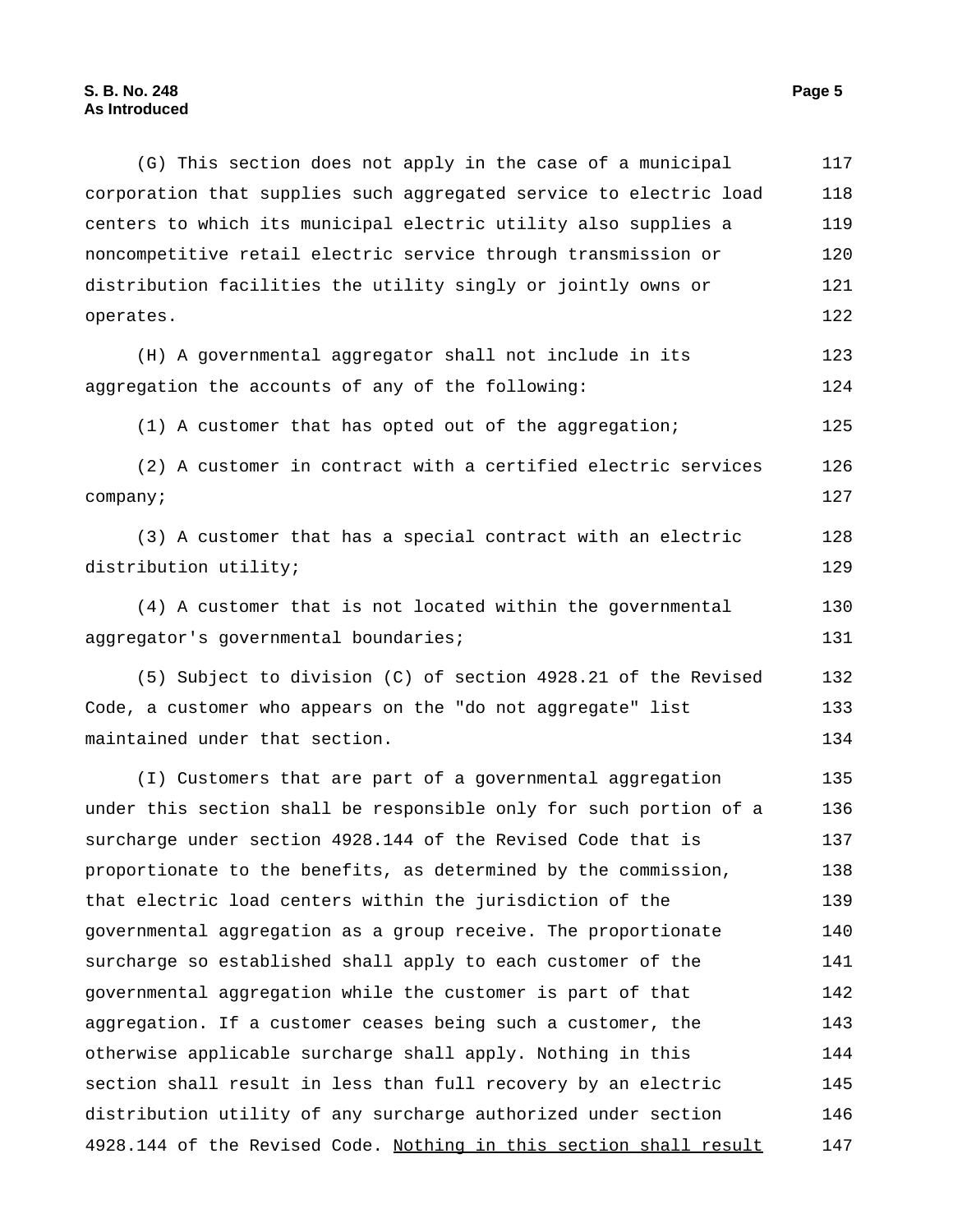| in less than the full and timely imposition, charging, collection, | 148 |
|--------------------------------------------------------------------|-----|
| and adjustment by an electric distribution utility, its assignee,  | 149 |
| or any collection agent, of the phase-in-recovery charges          | 150 |
| authorized pursuant to a final financing order issued pursuant to  | 151 |
| sections 4928.23 to 4928.2318 of the Revised Code.                 | 152 |

(J) On behalf of the customers that are part of a governmental aggregation under this section and by filing written notice with the public utilities commission, the legislative authority that formed or is forming that governmental aggregation may elect not to receive standby service within the meaning of division (B)(2)(d) of section 4928.143 of the Revised Code from an electric distribution utility in whose certified territory the governmental aggregation is located and that operates under an approved electric security plan under that section. Upon the filing of that notice, the electric distribution utility shall not charge any such customer to whom competitive retail electric generation service is provided by another supplier under the governmental aggregation for the standby service. Any such consumer that returns to the utility for competitive retail electric service shall pay the market price of power incurred by the utility to serve that consumer plus any amount attributable to the utility's cost of compliance with the alternative energy resource provisions of section 4928.64 of the Revised Code to serve the consumer. Such market price shall include, but not be limited to, capacity and energy charges; all charges associated with the provision of that power supply through the regional transmission organization, including, but not limited to, transmission, ancillary services, congestion, and settlement and administrative charges; and all other costs incurred by the utility that are associated with the procurement, provision, and administration of that power supply, as such costs may be approved by the commission. The period of time during which the market price and alternative energy resource amount shall be so assessed 153 154 155 156 157 158 159 160 161 162 163 164 165 166 167 168 169 170 171 172 173 174 175 176 177 178 179 180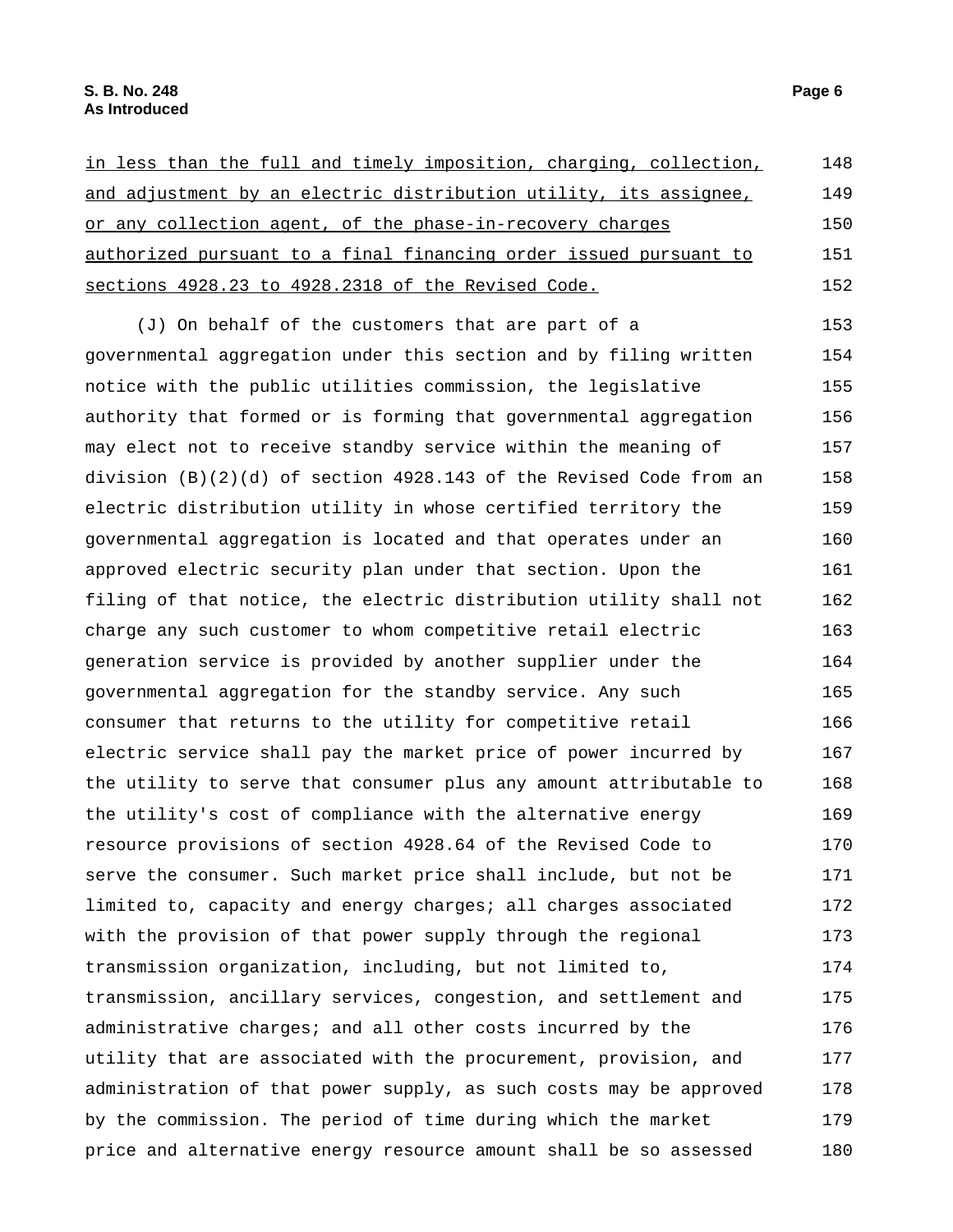on the consumer shall be from the time the consumer so returns to the electric distribution utility until the expiration of the electric security plan. However, if that period of time is expected to be more than two years, the commission may reduce the time period to a period of not less than two years. 181 182 183 184 185

(K) The commission shall adopt rules to encourage and promote large-scale governmental aggregation in this state. For that purpose, the commission shall conduct an immediate review of any rules it has adopted for the purpose of this section that are in effect on the effective date of the amendment of this section by S.B. 221 of the 127th general assembly, July 31, 2008. Further, within the context of an electric security plan under section 4928.143 of the Revised Code, the commission shall consider the effect on large-scale governmental aggregation of any nonbypassable generation charges, however collected, that would be established under that plan, except any nonbypassable generation charges that relate to any cost incurred by the electric distribution utility, the deferral of which has been authorized by the commission prior to the effective date of the amendment of this section by S.B. 221 of the 127th general assembly, July 31, 2008. 186 187 188 189 190 191 192 193 194 195 196 197 198 199 200 201

**Sec. 4928.23.** As used in sections 4928.23 to 4928.2318 of the Revised Code: 202 203

(A) "Ancillary agreement" means any bond insurance policy, letter of credit, reserve account, surety bond, swap arrangement, hedging arrangement, liquidity or credit support arrangement, or other similar agreement or arrangement entered into in connection with the issuance of phase-in-recovery bonds that is designed to promote the credit quality and marketability of the bonds or to mitigate the risk of an increase in interest rates. 204 205 206 207 208 209 210

(B) "Assignee" means any person or entity to which an 211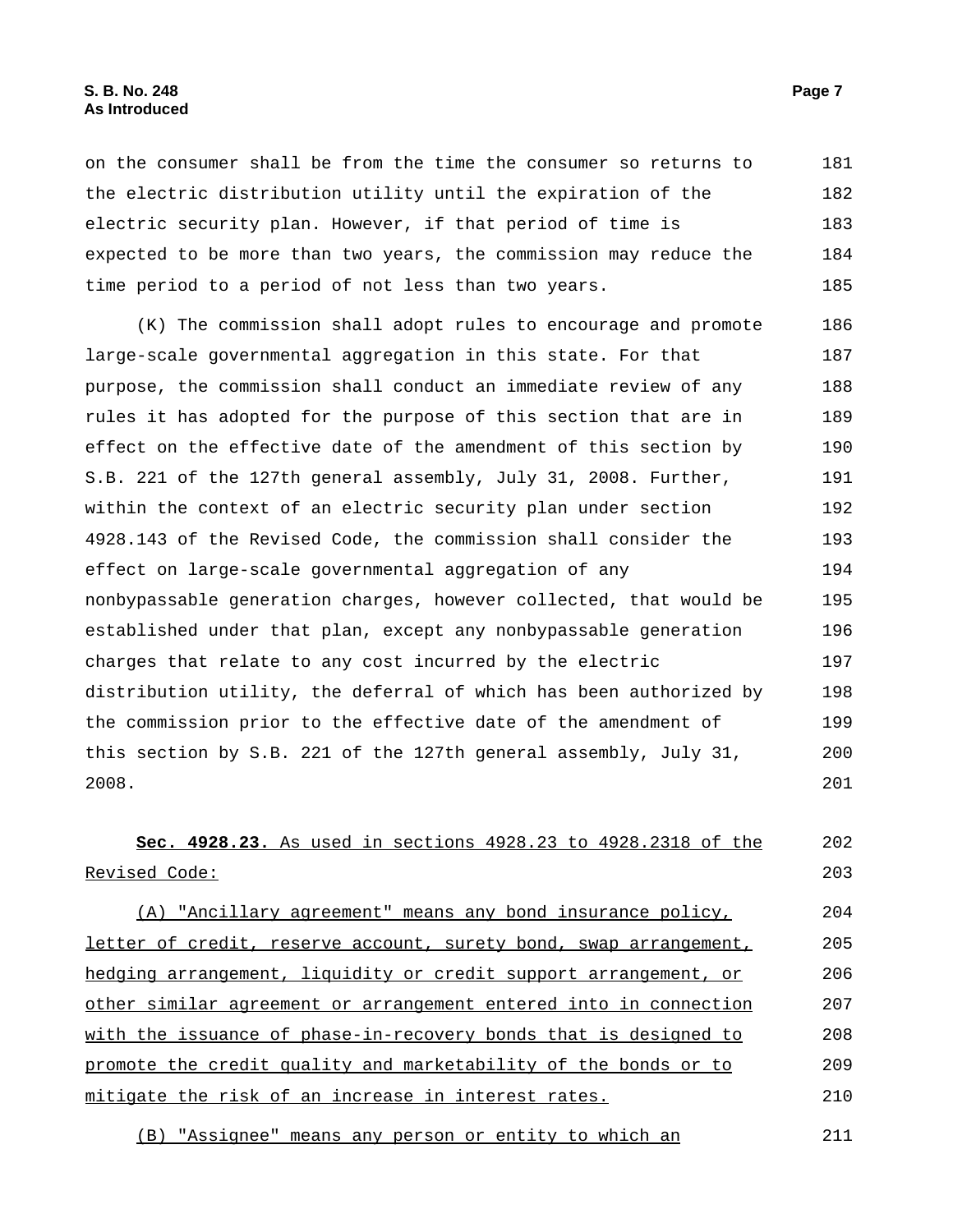### interest in phase-in-recovery property is sold, assigned, transferred, or conveyed, other than as security, and any successor to or subsequent assignee of such a person or entity. 212 213 214 (C) "Bond" includes debentures, notes, certificates of participation, certificates of beneficial interest, certificates of ownership or other evidences of indebtedness or ownership that are issued by an electric distribution utility or an assignee under a final financing order, the proceeds of which are used directly or indirectly to recover, finance, or refinance phase-in costs and financing costs, and that are secured by or payable from revenues from phase-in-recovery charges. 215 216 217 218 219 220 221 222 (D) "Bondholder" means any holder or owner of a phase-in-recovery bond. 223 224 (E) "Financing costs" means any of the following: 225 (1) Principal, interest, and redemption premiums that are payable on phase-in-recovery bonds; 226 227 (2) Any payment required under an ancillary agreement; 228 (3) Any amount required to fund or replenish a reserve account or another account established under any indenture, ancillary agreement, or other financing document relating to phase-in-recovery bonds; 229 230 231 232 (4) Any costs of retiring or refunding any existing debt and equity securities of an electric distribution utility in connection with the issuance of phase-in-recovery bonds; 233 234 235 (5) Any costs incurred by an electric distribution utility to obtain modifications of or amendments to any indenture, financing agreement, security agreement, or similar agreement or instrument relating to any existing secured or unsecured obligation of the electric distribution utility in connection with the issuance of phase-in-recovery bonds; 236 237 238 239  $240$ 241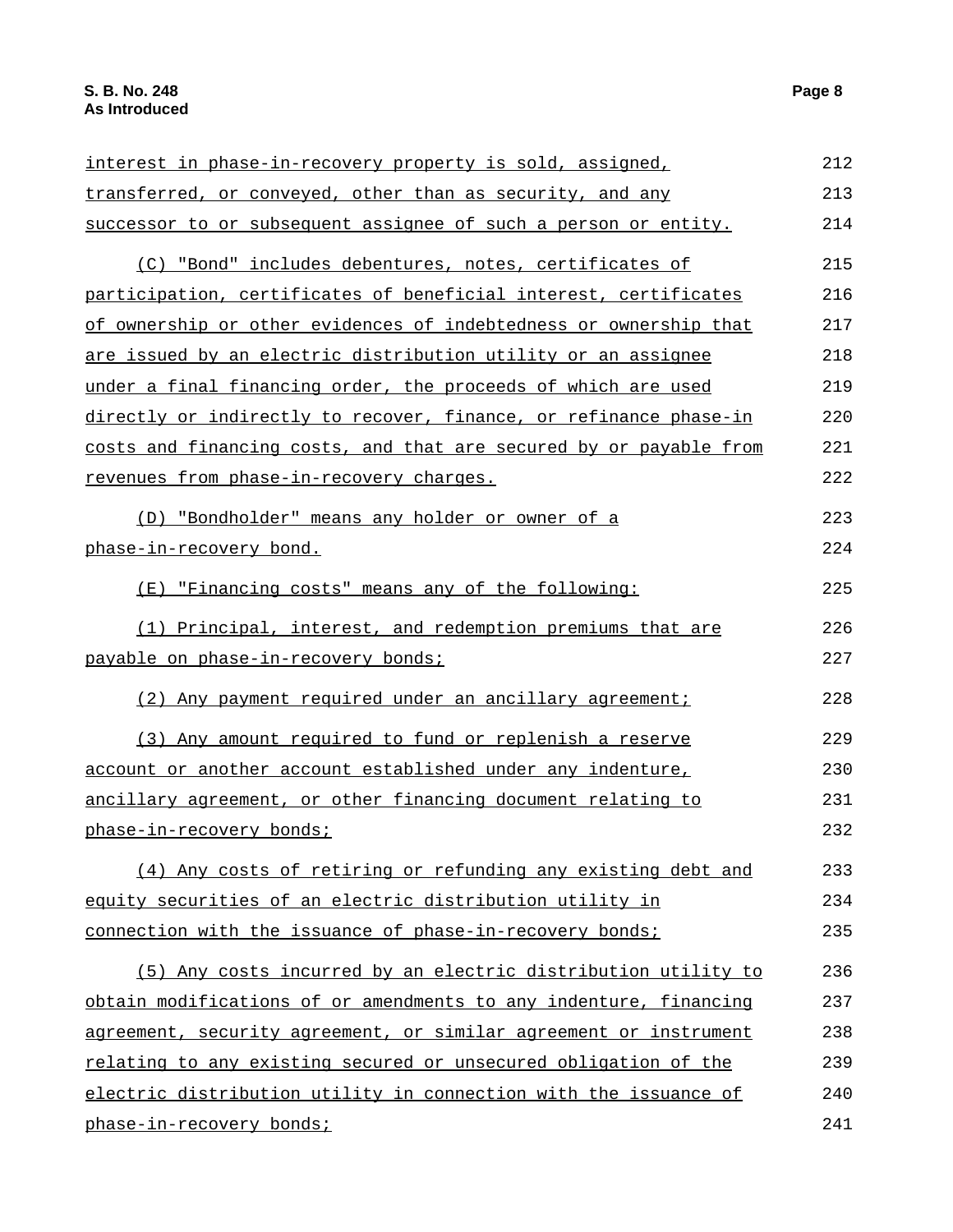### (6) Any costs incurred by an electric distribution utility to obtain any consent, release, waiver, or approval from any holder of an obligation described in division (E)(5) of this section that are necessary to be incurred for the electric distribution utility to issue or cause the issuance of phase-in-recovery bonds; 242 243 244 245 246 (7) Any taxes, franchise fees, or license fees imposed on phase-in-recovery revenues; 247 248 (8) Any costs related to issuing or servicing phase-in-recovery bonds or related to obtaining a financing order, including servicing fees and expenses, trustee fees and expenses, legal fees and expenses, administrative fees, placement fees, underwriting fees, capitalized interest and equity, and rating-agency fees; 249 250 251 252 253 254 (9) Any other similar costs that the public utilities commission finds appropriate. 255 256 (F) "Financing order" means an order issued by the public utilities commission under section 4928.232 of the Revised Code that authorizes an electric distribution utility to issue phase-in-recovery bonds and recover phase-in-recovery charges. 257 258 259 260 (G) "Final financing order" means a financing order that has become final and has taken effect as provided in section 4928.233 of the Revised Code. 261 262 263 (H) "Financing party" means either of the following: 264 (1) Any trustee, collateral agent, or other person acting for the benefit of any bondholder; 265 266 (2) Any party to an ancillary agreement, the rights and obligations of which relate to or depend upon the existence of phase-in-recovery property, the enforcement and priority of a security interest in phase-in-recovery property, the timely 267 268 269 270

collection and payment of phase-in-recovery revenues, or a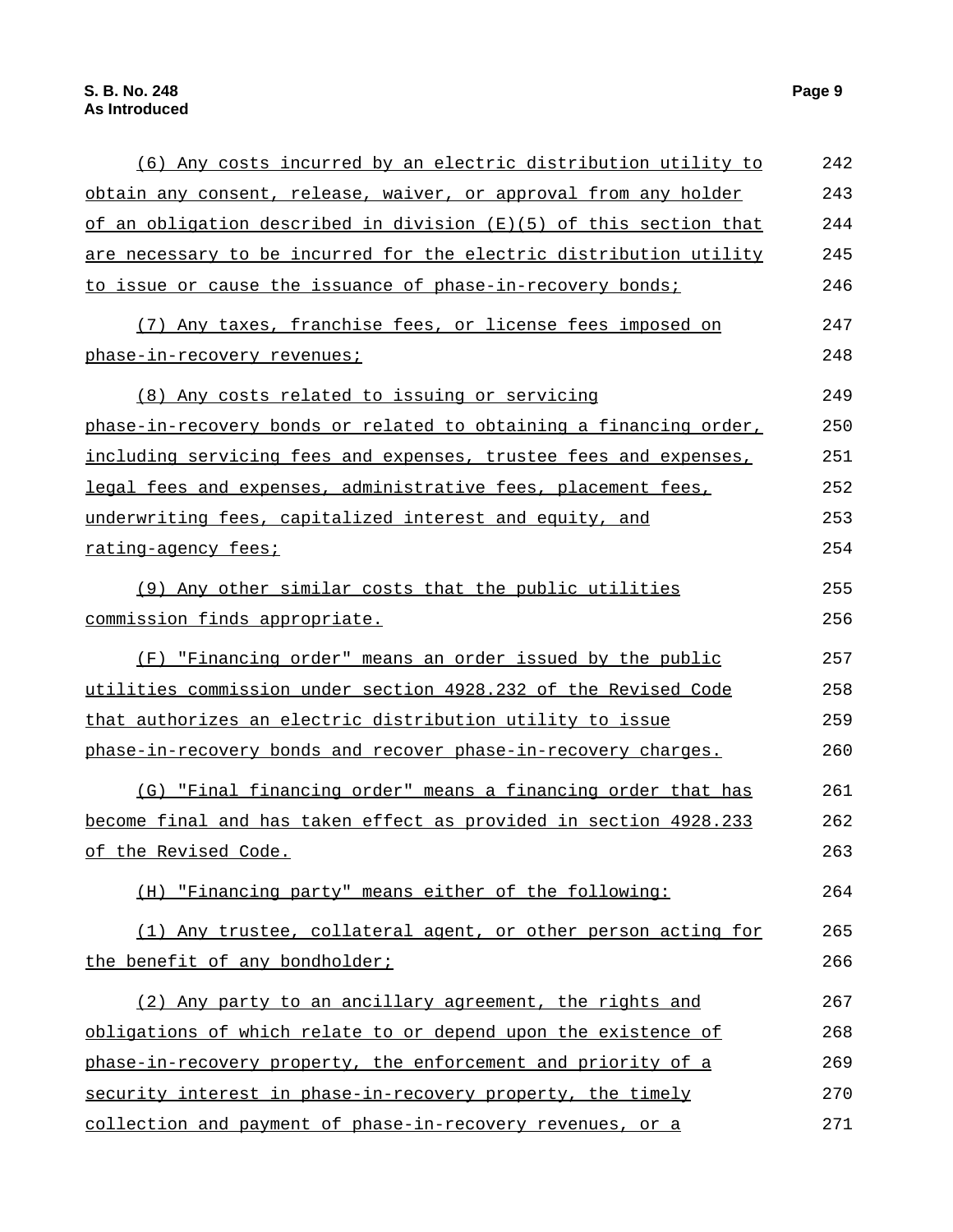| combination of these factors.                                             | 272 |
|---------------------------------------------------------------------------|-----|
| (I) "Financing statement" has the same meaning as in section              | 273 |
| 1309.102 of the Revised Code.                                             | 274 |
| (J) "Phase-in costs" means costs, inclusive of carrying                   | 275 |
| charges, that have been authorized by the commission prior to the         | 276 |
| effective date of this section to be securitized or deferred as           | 277 |
| regulatory assets in proceedings under section 4909.18, 4928.143,         | 278 |
| or 4928.144 of the Revised Code or section 4928.14 of the Revised         | 279 |
| Code as it existed prior to July 31, 2008, pursuant to a final            | 280 |
| order for which appeals have been exhausted.                              | 281 |
| (K) "Phase-in-recovery property" means the property, rights,              | 282 |
| and interests of an electric distribution utility or an assignee          | 283 |
| under a final financing order, including the right to impose,             | 284 |
| charge, and collect the phase-in-recovery charges that shall be           | 285 |
| used to pay and secure the payment of phase-in-recovery bonds and         | 286 |
| financing costs, and including the right to obtain adjustments to         | 287 |
| those charges, and any revenues, receipts, collections, rights to         | 288 |
| payment, payments, moneys, claims, or other proceeds arising from         | 289 |
| <u>the rights and interests created under the final financing order.</u>  | 290 |
| (L) "Phase-in-recovery revenues" means all revenues,                      | 291 |
| receipts, collections, payments, moneys, claims, or other proceeds        | 292 |
| arising from phase-in-recovery property.                                  | 293 |
| (M) "Successor" means, with respect to any entity, another                | 294 |
| entity that succeeds by operation of law to the rights and                | 295 |
| obligations of the first legal entity pursuant to any bankruptcy,         | 296 |
| <u>reorganization, restructuring, or other insolvency proceeding, any</u> | 297 |
| merger, acquisition, or consolidation, or any sale or transfer of         | 298 |
| assets, regardless of whether any of these occur as a result of a         | 299 |
| restructuring of the electric power industry or otherwise.                | 300 |

**Sec. 4928.231.** (A) An electric distribution utility may apply 301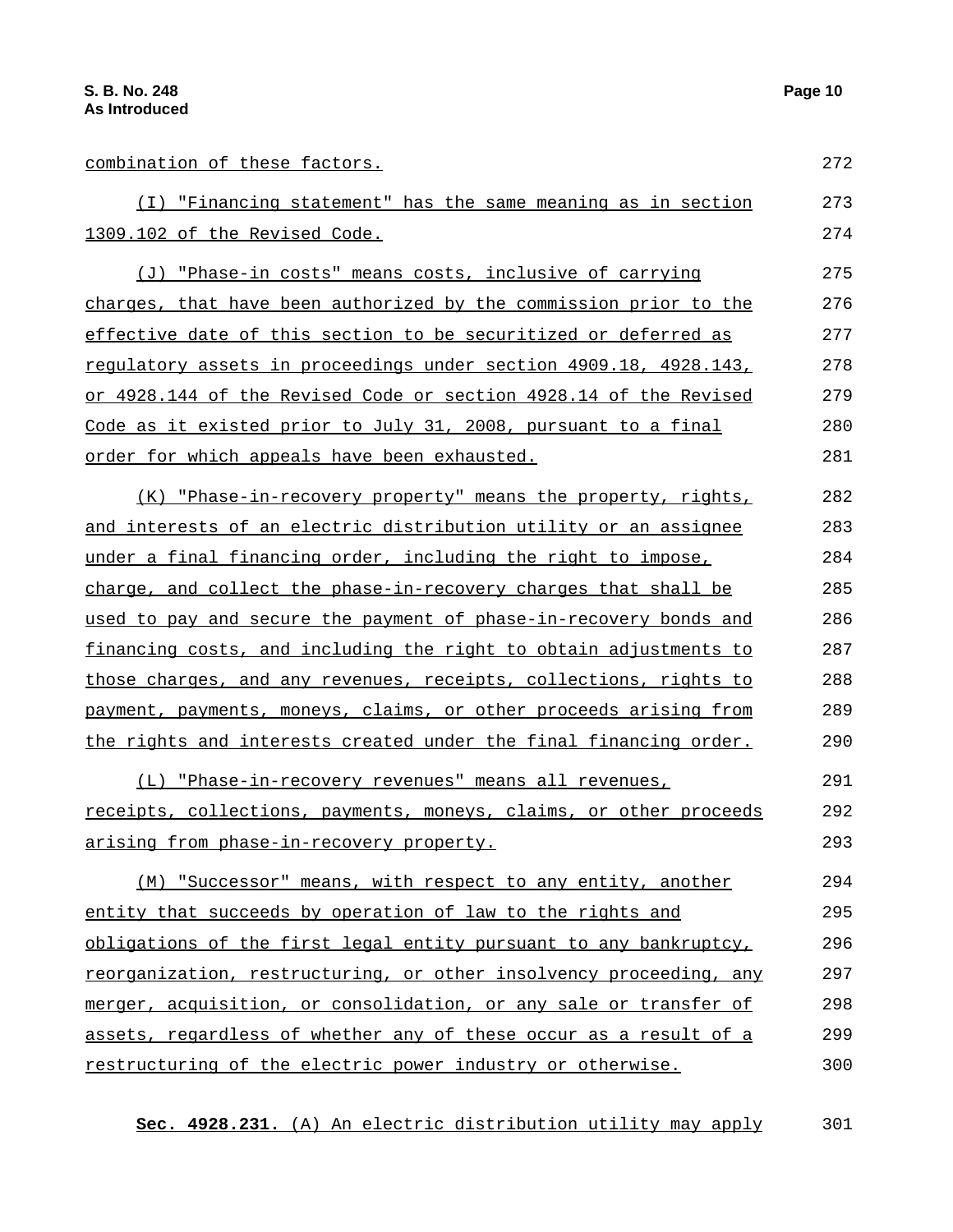| to the public utilities commission for a financing order that      | 302 |
|--------------------------------------------------------------------|-----|
| authorizes the following:                                          | 303 |
| (1) The issuance of phase-in-recovery bonds, in one or more        | 304 |
| series, to recover uncollected phase-in costs;                     | 305 |
| (2) The imposition, charging, and collection of phase-in-          | 306 |
| recovery charges, in accordance with the adjustment mechanism      | 307 |
| approved by the commission under section 4928.232 of the Revised   | 308 |
| Code, and consistent with the commission's authority regarding     | 309 |
| governmental aggregation as provided in division (I) of section    | 310 |
| 4928.20 of the Revised Code, to recover both of the following:     | 311 |
| (a) Uncollected phase-in costs;                                    | 312 |
| (b) Financing costs, approved by the commission under section      | 313 |
| 4928.232 of the Revised Code, to issue, service, repay, or         | 314 |
| refinance the phase-in-recovery bonds, incurred or paid upon       | 315 |
| issuance of the bonds or over the life of the bonds.               | 316 |
| (3) The creation of phase-in-recovery property under the           | 317 |
| financing order.                                                   | 318 |
| (B) The application shall include all of the following:            | 319 |
| (1) A description of the uncollected phase-in costs that the       | 320 |
| electric distribution utility seeks to recover through the         | 321 |
| issuance of phase-in-recovery bonds;                               | 322 |
| (2) An estimate of the date each series of phase-in-recovery       | 323 |
| bonds are expected to be issued;                                   | 324 |
| (3) The expected term during which the phase-in costs              | 325 |
| associated with the issuance of each series of phase-in-recovery   | 326 |
| bonds are expected to be recovered;                                | 327 |
| (4) An estimate of the financing costs, as described in            | 328 |
| section 4928.232 of the Revised Code, associated with the issuance | 329 |
| of each series of phase-in-recovery bonds;                         | 330 |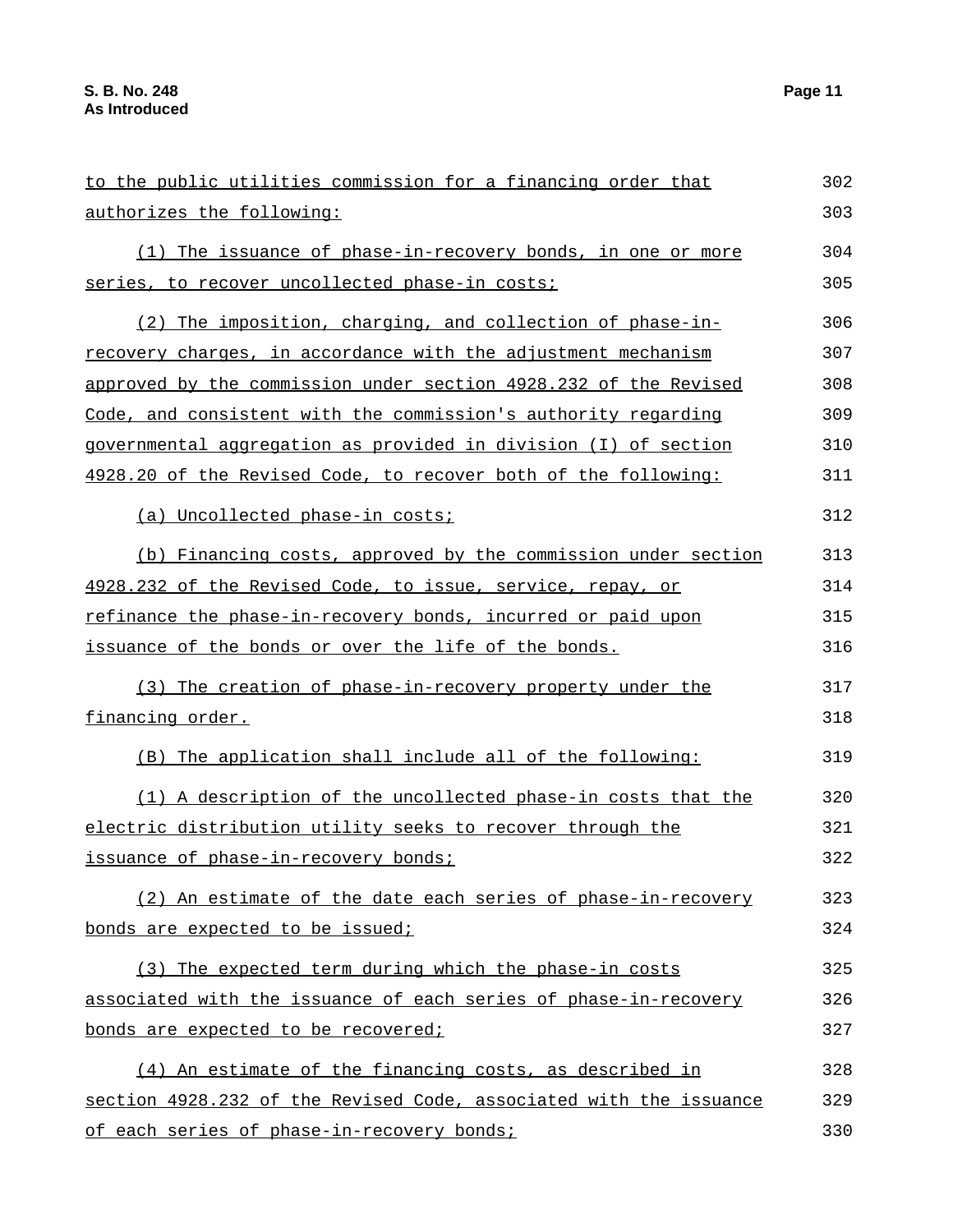| forth in the application and the calculation for that estimate,  | 333 |
|------------------------------------------------------------------|-----|
| which calculation shall take into account the estimated date or  | 334 |
| dates of issuance and the estimated principal amount of each     | 335 |
| series of phase-in-recovery bonds;                               | 336 |
| (6) For phase-in-recovery charges not subject to allocation      | 337 |
| according to an existing order, a proposed methodology for       | 338 |
| allocating phase-in-recovery charges among customer classes,     | 339 |
| including a proposed methodology for allocating such charges to  | 340 |
| governmental aggregation customers based upon the proportionate  | 341 |
| benefit determination made under division (I) of section 4928.20 | 342 |
| of the Revised Code;                                             | 343 |
| (7) A description of a proposed adjustment mechanism for use     | 344 |
| as described in division (A)(2) of this section;                 | 345 |
| (8) A description and valuation of how the issuance of the       | 346 |
| phase-in-recovery bonds, including financing costs, will both    | 347 |
| result in cost savings to customers and mitigate rate impacts to | 348 |
| customers when compared to the use of other financing mechanisms | 349 |
| or cost-recovery methods available to the electric distribution  | 350 |
| utility;                                                         | 351 |
| (9) Any other information required by the commission.            | 352 |
| (C) The electric distribution utility may restate or             | 353 |
| incorporate by reference in the application any information      | 354 |
| required under division (B)(9) of this section that the electric | 355 |
| distribution utility previously filed with the commission under  | 356 |
|                                                                  |     |

**Sec. 4928.232.** (A) Proceedings on an application submitted by an electric distribution utility under section 4928.231 of the Revised Code shall be governed by Chapter 4903. of the Revised 358 359 360

sections 4928.141 to 4928.143 of the Revised Code.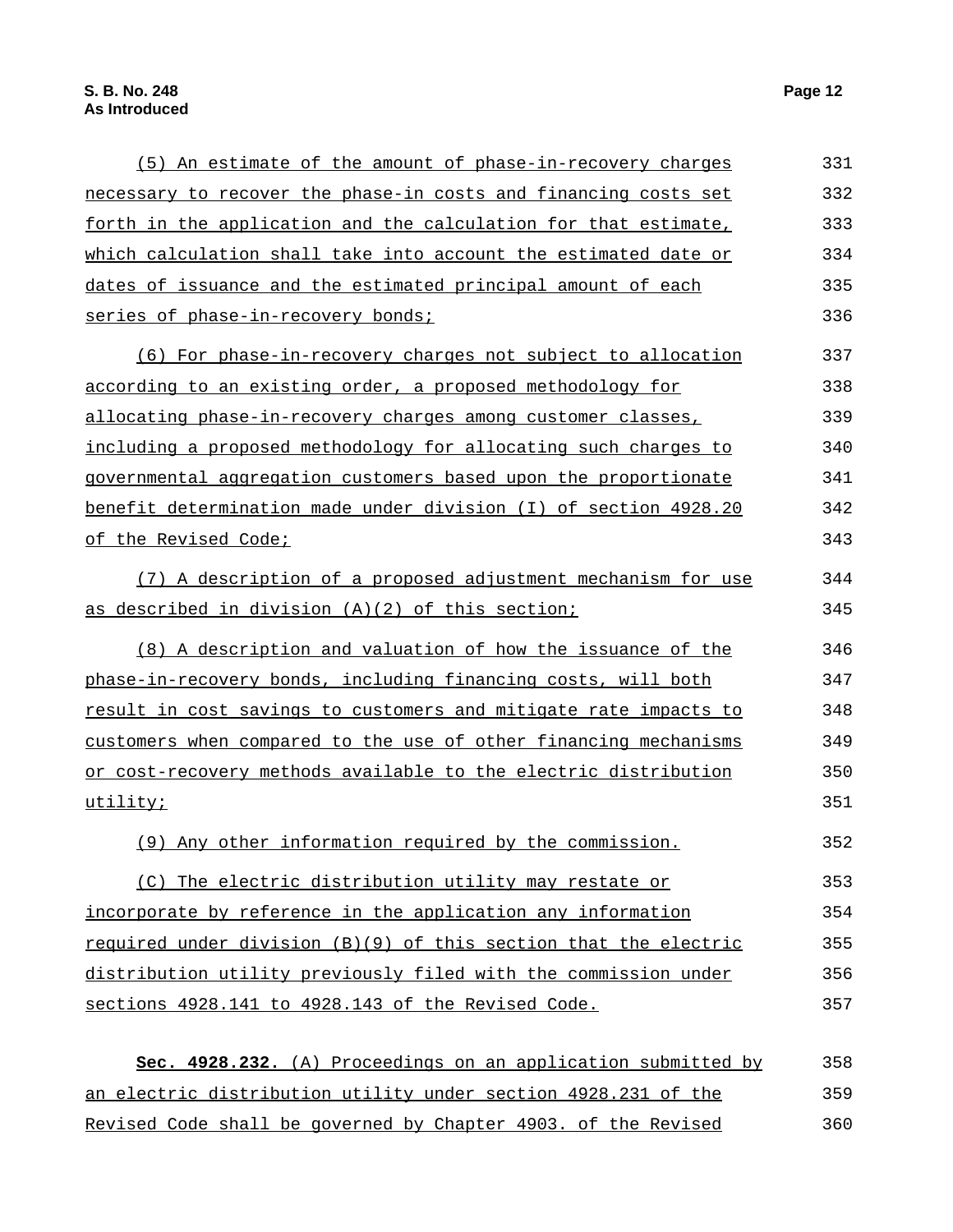| Code, but only to the extent that chapter is not inconsistent with | 361 |
|--------------------------------------------------------------------|-----|
| this section. Any party that participated in the proceeding in     | 362 |
| which phase-in costs were approved under section 4928.144 of the   | 363 |
| Revised Code shall have standing to participate in proceedings     | 364 |
| under sections 4928.23 to 4928.2318 of the Revised Code.           | 365 |
| (B) Within thirty days after the filing of an application          | 366 |
| under section 4928.231 of the Revised Code, the public utilities   | 367 |
| commission shall publish a schedule of the proceeding.             | 368 |
| (C)(1) Not later than one hundred thirty-five days after the       | 369 |
| date the application is filed, the commission shall issue either a | 370 |
| financing order, granting the application in whole or with         | 371 |
| modifications, or an order suspending or rejecting the             | 372 |
| application.                                                       | 373 |
| (2) If the commission suspends an application for a financing      | 374 |
| order, the commission shall notify the electric distribution       | 375 |
| utility of the suspension and may direct the electric distribution | 376 |
| utility to provide additional information as the commission        | 377 |
| considers necessary to evaluate the application. Not later than    | 378 |
| ninety days after the suspension, the commission shall issue       | 379 |
| either a financing order, granting the application in whole or     | 380 |
| with modifications, or an order rejecting the application.         | 381 |
| (D)(1) The commission shall not issue a financing order under      | 382 |
| division (C) of this section unless the commission determines that | 383 |
| the financing order is consistent with section 4928.02 of the      | 384 |
| Revised Code.                                                      | 385 |
| $(2)$ Except as provided in division $(D)(1)$ of this section,     | 386 |
| the commission shall issue a financing order under division (C) of | 387 |
| this section if the commission finds that the issuance of the      | 388 |
| phase-in-recovery bonds and the phase-in-recovery charges          | 389 |
| authorized by the order are both reasonably expected to result in  | 390 |
| cost savings to customers and reasonably expected to mitigate rate | 391 |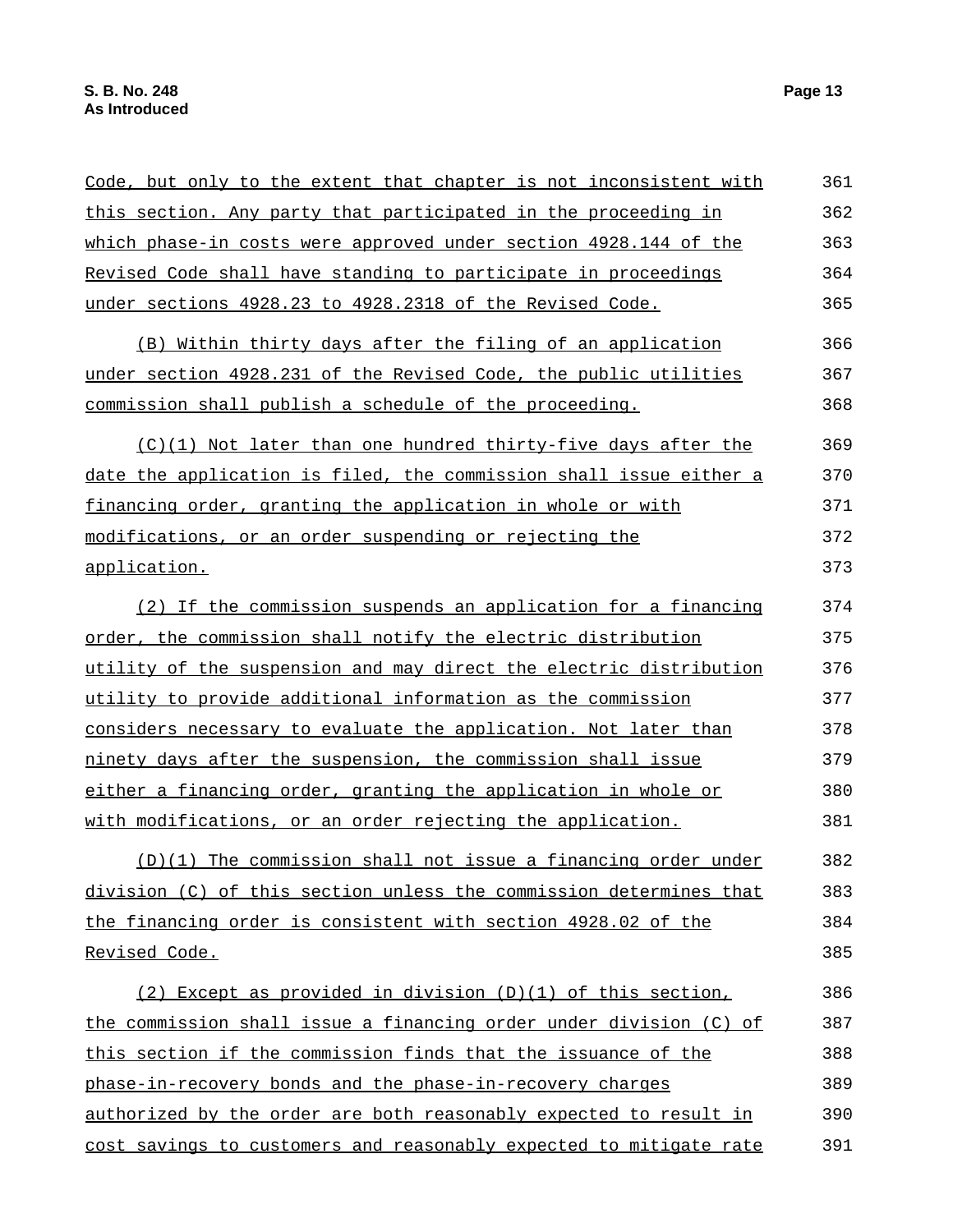| impacts to customers as compared with traditional financing        | 392 |
|--------------------------------------------------------------------|-----|
| mechanisms or traditional cost-recovery methods available to the   | 393 |
| electric distribution utility.                                     | 394 |
| (E) The commission shall include all of the following in a         | 395 |
| financing order issued under division (C) of this section:         | 396 |
| (1) A determination of the maximum amount and a description        | 397 |
| of the phase-in costs that may be recovered through                | 398 |
| phase-in-recovery bonds issued under the financing order;          | 399 |
| (2) A description of phase-in-recovery property, the creation      | 400 |
| of which is authorized by the financing order;                     | 401 |
| (3) A description of the financing costs that may be               | 402 |
| recovered through phase-in-recovery charges and the period over    | 403 |
| which those costs may be recovered;                                | 404 |
| (4) For phase-in-recovery charges not subject to allocation        | 405 |
| according to an existing order, a description of the methodology   | 406 |
| and calculation for allocating phase-in-recovery charges among     | 407 |
| customer classes, including the allocation of such charges, if     | 408 |
| any, to governmental aggregation customers based upon the          | 409 |
| proportionate benefit determination made under division (I) of     | 410 |
| section 4928.20 of the Revised Code;                               | 411 |
| (5) A description of the adjustment mechanism for use in the       | 412 |
| imposition, charging, and collection of the phase-in-recovery      | 413 |
| charges;                                                           | 414 |
| (6) The maximum term of the phase-in-recovery bonds;               | 415 |
| (7) Any other provision the commission considers appropriate       | 416 |
| to ensure the full and timely imposition, charging, collection,    | 417 |
| and adjustment, pursuant to an approved adjustment mechanism, of   | 418 |
| the phase-in-recovery charges described in divisions (E)(3) to (5) | 419 |
| of this section.                                                   | 420 |
| (F) The commission shall, in a financing order, afford the         | 421 |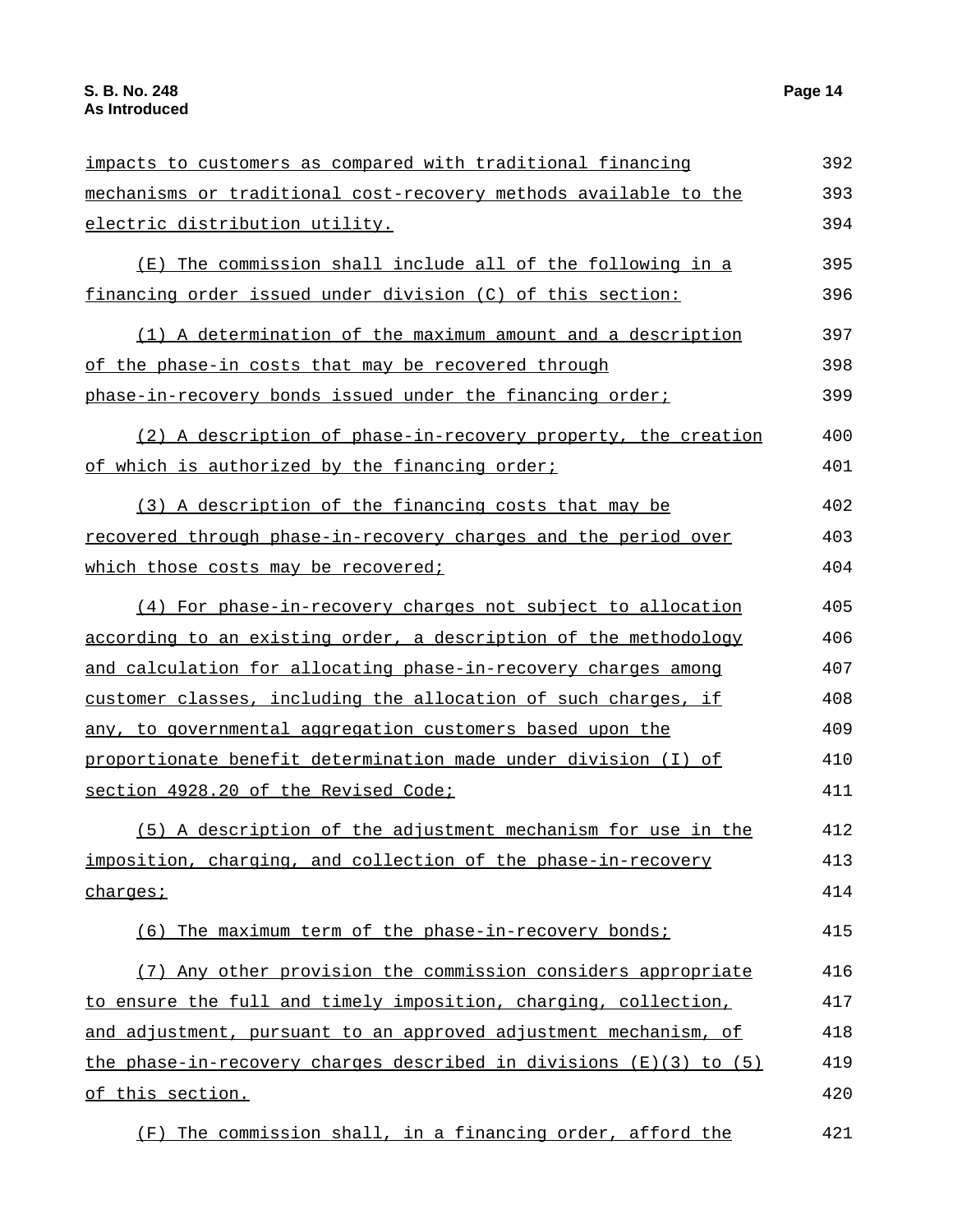| electric distribution utility flexibility in establishing the                                                                | 422        |
|------------------------------------------------------------------------------------------------------------------------------|------------|
| terms and conditions for the phase-in-recovery bonds to                                                                      | 423        |
| accommodate changes in market conditions, including repayment                                                                | 424        |
| schedules, interest rates, financing costs, collateral                                                                       | 425        |
| requirements, required debt service and other reserves, and the                                                              | 426        |
| ability of the electric distribution utility, at its option, to                                                              | 427        |
| effect a series of issuances of phase-in-recovery bonds and                                                                  | 428        |
| correlated assignments, sales, pledges, or other transfers of                                                                | 429        |
| phase-in-recovery property. Any changes made under this section to                                                           | 430        |
| terms and conditions for the phase-in-recovery bonds shall be in                                                             | 431        |
| conformance with the financing order.                                                                                        | 432        |
| (G) A financing order may provide that the creation of                                                                       | 433        |
| phase-in-recovery property shall be simultaneous with the sale of                                                            | 434        |
| that property to an assignee as provided in the application and                                                              | 435        |
| the pledge of the property to secure phase-in-recovery bonds.                                                                | 436        |
| (H) The commission shall, in a financing order, require that                                                                 | 437        |
| after the final terms of each issuance of phase-in-recovery bonds                                                            | 438        |
| have been established, and prior to the issuance of those bonds,                                                             | 439        |
| the electric distribution utility shall determine the resulting                                                              | 440        |
| phase-in-recovery charges in accordance with the adjustment                                                                  | 441        |
| mechanism described in the financing order. These                                                                            | 442        |
| phase-in-recovery charges shall be final and effective upon the                                                              | 443        |
| issuance of the phase-in-recovery bonds, without further                                                                     | 444        |
| commission action.                                                                                                           | 445        |
|                                                                                                                              | 446        |
| Sec. 4928.233. (A) Any party to a proceeding under section<br>4928.232 of the Revised Code may petition the public utilities |            |
| commission for rehearing of an order within thirty days after the                                                            | 447<br>448 |
|                                                                                                                              |            |
| date of the issuance of the order.                                                                                           | 449        |
| (B) Within sixty days after the issuance of an order after                                                                   | 450        |
| rehearing or a decision denying a petition for rehearing, any                                                                | 451        |
| party aggrieved by the issuance of any such order or decision may                                                            | 452        |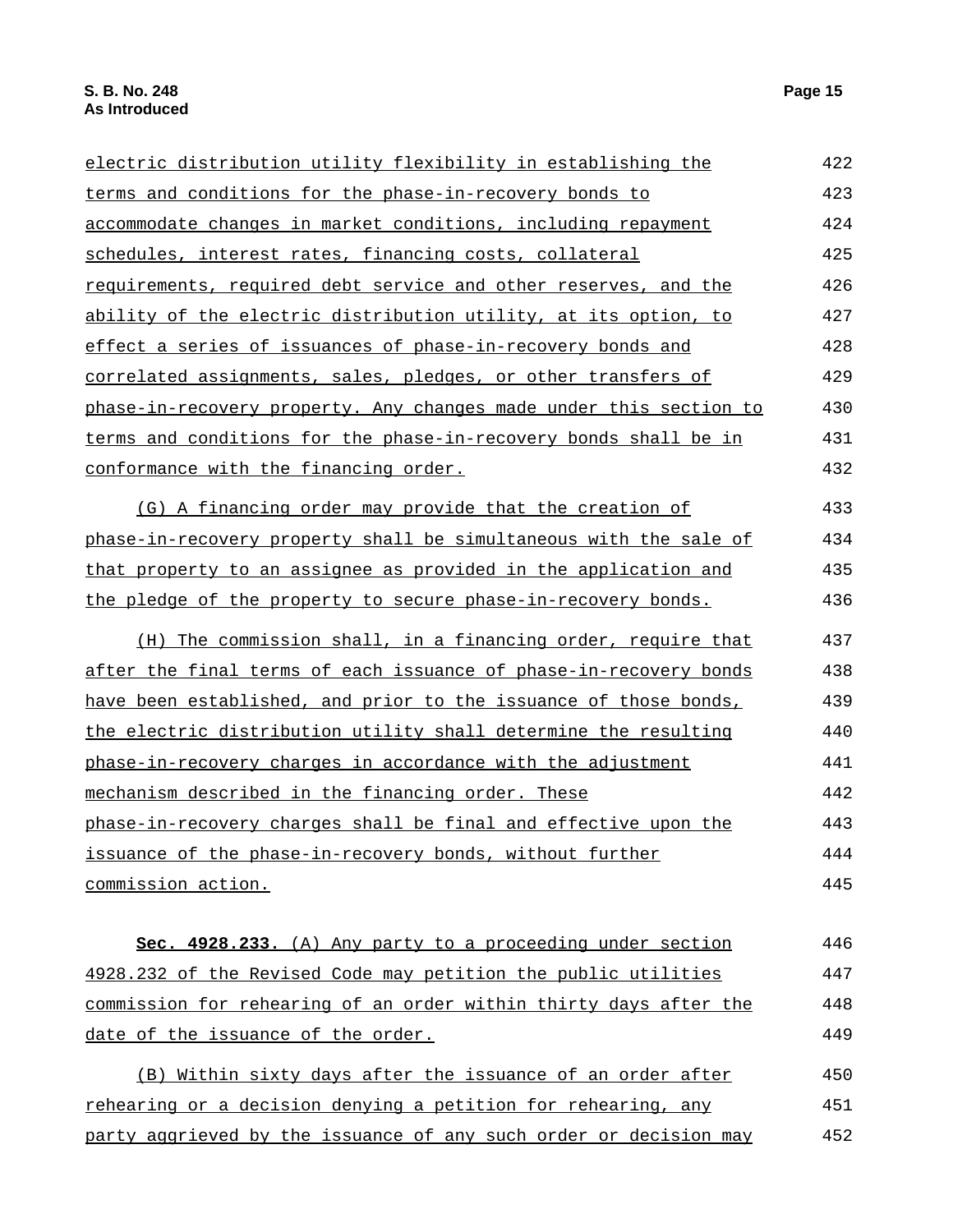| petition for review by the supreme court. Any such petition for    | 453 |
|--------------------------------------------------------------------|-----|
| review shall be served upon the chairperson of the commission      | 454 |
| personally or by service at the commission's office.               | 455 |
| Because delay in the determination of the appeal will delay        | 456 |
| the issuance of phase-in-recovery bonds, thereby diminishing       | 457 |
| savings to customers that might be achieved if the bonds were      | 458 |
| issued under a financing order, the supreme court shall proceed to | 459 |
| hear and determine the action as expeditiously as practicable and  | 460 |
| shall give the action precedence over other matters not accorded   | 461 |
| similar precedence by law.                                         | 462 |
| (C) Any rehearing or review on appeal for a financing order        | 463 |
| issued under section 4928.232 of the Revised Code shall be         | 464 |
| governed by Chapter 4903. of the Revised Code.                     | 465 |
| (D) If any phase-in costs are, or if any financing order is,       | 466 |
| subject to review by the commission or the supreme court, the      | 467 |
| electric distribution utility may not issue any phase-in-recovery  | 468 |
| bonds based on those costs or that financing order until all       | 469 |
| appellate reviews, including any appellate review following a      | 470 |
| commission decision on remand, have been exhausted.                | 471 |
| (E) A financing order shall become final and take effect as        | 472 |
| follows:                                                           | 473 |
| (1) On the expiration of the thirty-day period after the date      | 474 |
| the commission issues the financing order, if no petition for      | 475 |
| rehearing is filed with the commission within that period;         | 476 |
| (2) On the expiration of the sixty-day period after the            | 477 |
| denial of the petition for rehearing, if no petition for review is | 478 |
| filed with the supreme court within that period;                   | 479 |
| (3) On the expiration of the sixty-day period after the            | 480 |
| commission issues an order after rehearing that approves or        | 481 |
| modifies and approves the financing order, if no petition for      | 482 |
| review is filed with the supreme court within that period;         | 483 |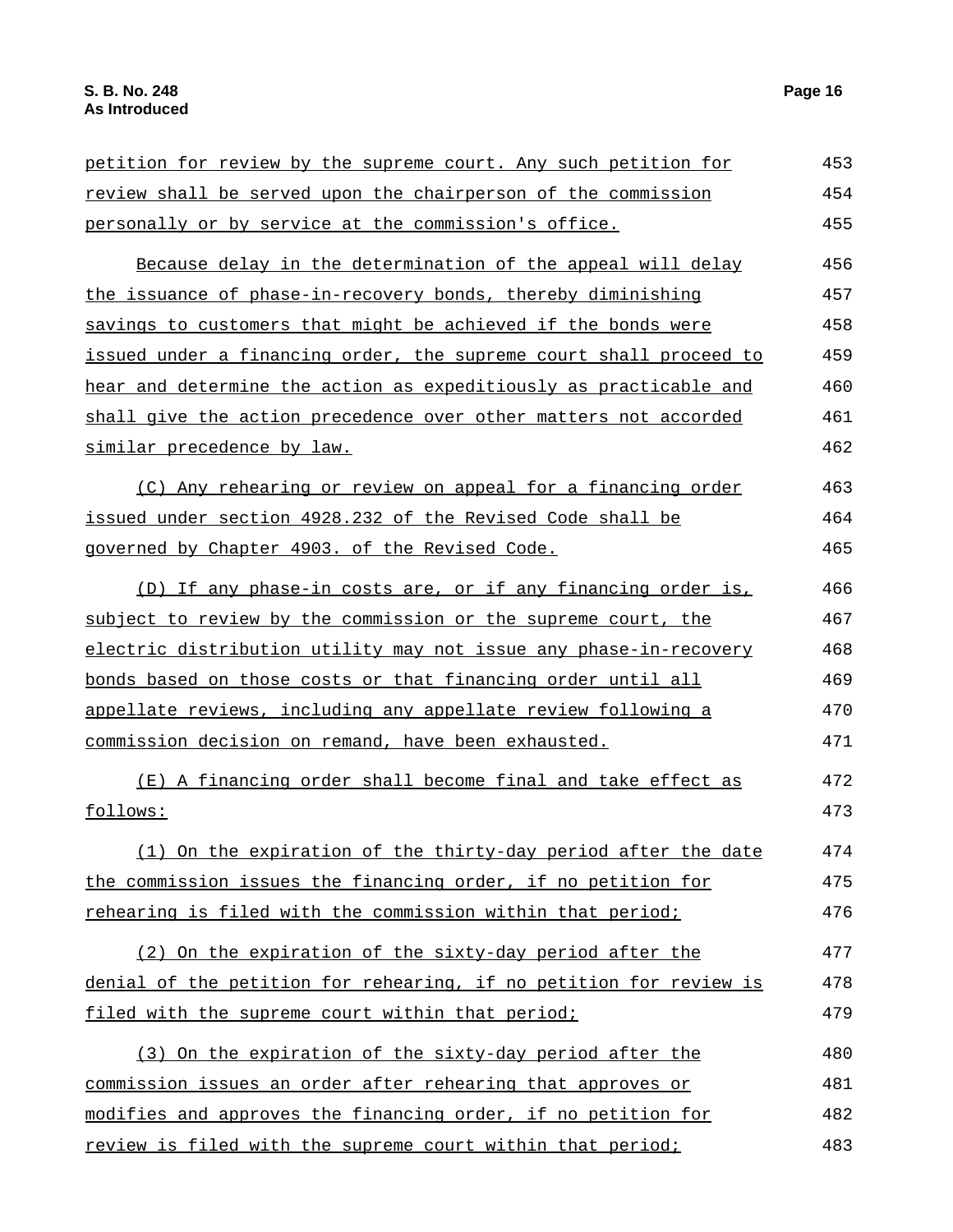the clerk;

to the commission.

that the supreme court judgment entry or order that approves or modifies and approves a financing order is filed with the clerk, including any such order issued by the court following a commission decision on remand, if no motion for reconsideration is filed within that period; 485 486 487 488 489 (5) On the date the supreme court order denying a motion for reconsideration of a judgment entry or order that approved or modified and approved a financing order is filed with the clerk; 490 491 492 (6) On the date the supreme court judgment entry or order issued after reconsideration of a judgment entry or order that approved or modified and approved a financing order is filed with 493 494 495 496 (7) On the applicable effective date under division  $(E)(1)$ , (2), or (3) of this section regarding a financing order remanded 497 498 499 **Sec. 4928.234.** (A) The phase-in-recovery property created in a final financing order may be transferred, sold, conveyed, or assigned to any person or entity not affiliated with the electric distribution utility subject to the final financing order or to any affiliate of the electric distribution utility created for the 500 501 502 503 504

limited purpose of acquiring, owning, or administering that property, issuing phase-in-recovery bonds under the final financing order, or a combination of these purposes. 505 506 507

(4) On the expiration of the ten-day period after the date

(B) All or any portion of the phase-in-recovery property may be pledged to secure the payment of phase-in-recovery bonds, amounts payable to financing parties and bondholders, amounts payable under any ancillary agreement, and other financing costs. 508 509 510 511

(C) The phase-in-recovery property shall constitute an existing, present property right, notwithstanding any requirement 512 513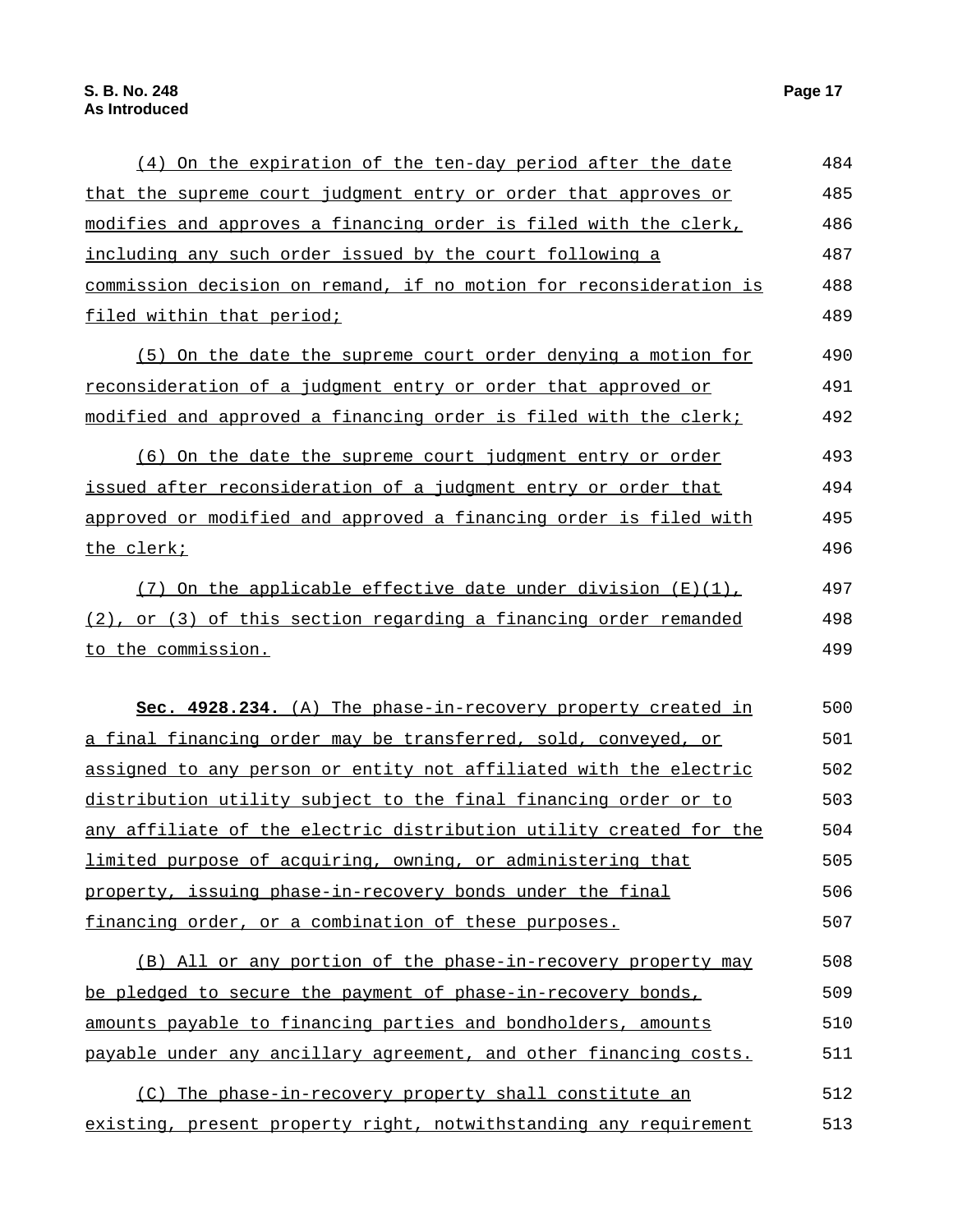| that the imposition, charging, and collection of phase-in-recovery   | 514 |
|----------------------------------------------------------------------|-----|
| charges depend on the electric distribution utility continuing to    | 515 |
| <u>deliver retail electric distribution service or continuing to</u> | 516 |
| perform its servicing functions relating to the collection of        | 517 |
| phase-in-recovery charges or on the level of future energy           | 518 |
| consumption. That property shall exist regardless of whether the     | 519 |
| phase-in-recovery charges have been billed, have accrued, or have    | 520 |
| been collected, and notwithstanding any requirement that the value   | 521 |
| or amount of the property is dependent on the future provision of    | 522 |
| service to customers by the electric distribution utility.           | 523 |
| (D) All such phase-in-recovery property shall continue to            | 524 |
| exist until the phase-in-recovery bonds issued under the final       | 525 |
| financing order are paid in full and all financing costs relating    | 526 |
| to the bonds have been paid in full.                                 | 527 |
| Sec. 4928.235. (A)(1) A final financing order shall remain in        | 528 |
| effect until the phase-in-recovery bonds issued under the final      | 529 |
| financing order and all financing costs related to the bonds have    | 530 |
| been paid in full.                                                   | 531 |
| (2) A final financing order shall remain in effect and               | 532 |
| unabated notwithstanding the bankruptcy, reorganization, or          | 533 |
| insolvency of the electric distribution utility or any affiliate     | 534 |
| of the electric distribution utility or the commencement of any      | 535 |
| judicial or nonjudicial proceeding on the final financing order.     | 536 |
| (B) A final financing order is irrevocable and the public            | 537 |
| utilities commission may not reduce, impair, postpone, or            | 538 |
| terminate the phase-in-recovery charges authorized in the final      | 539 |
| financing order or impair the property or the collection or          | 540 |
| recovery of phase-in costs.                                          | 541 |
| Under a final financing order, the electric distribution             | 542 |
| utility retains sole discretion regarding whether to assign, sell,   | 543 |
| or otherwise transfer phase-in-recovery property, or to cause        | 544 |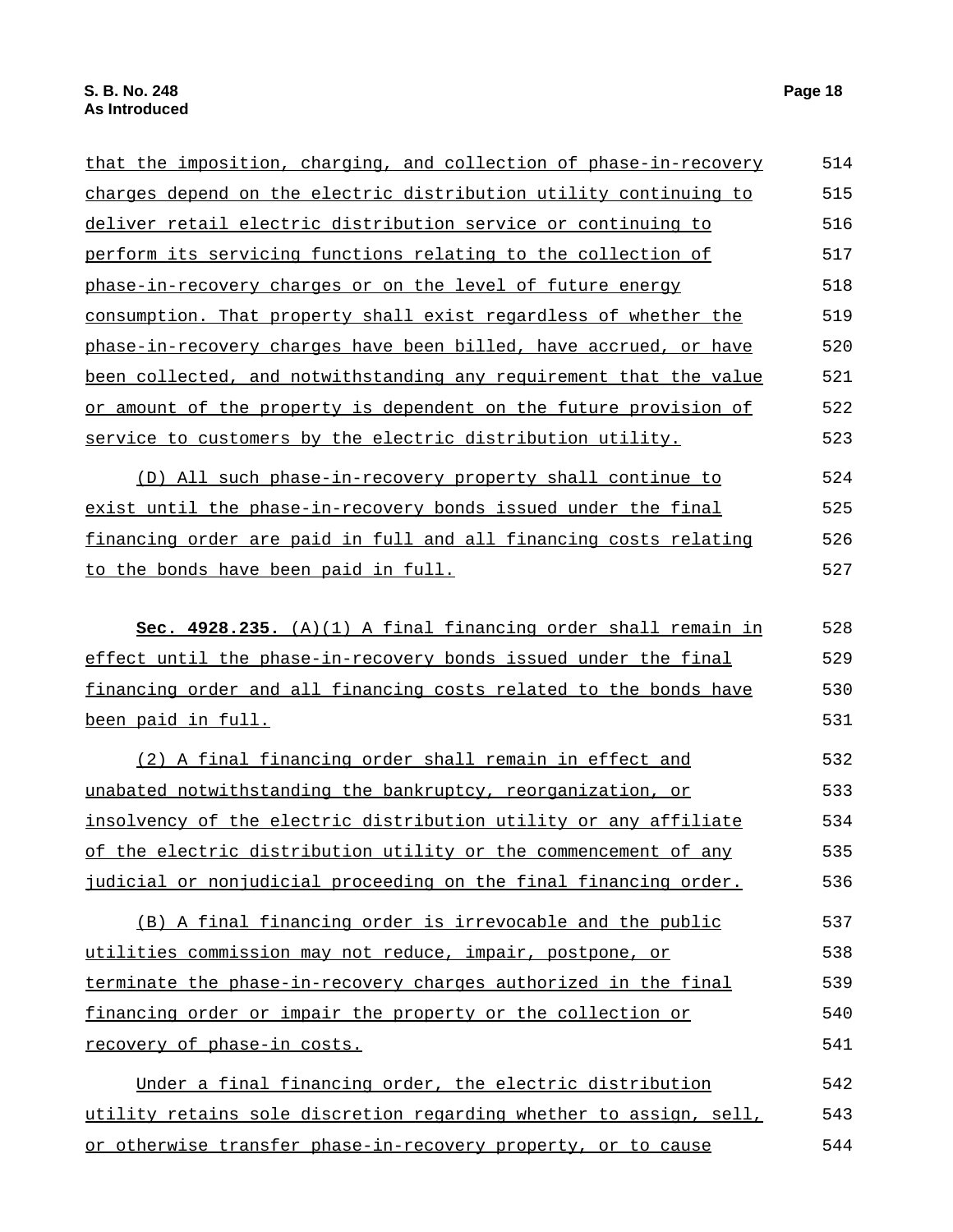| phase-in-recovery bonds to be issued, including the right to defer | 545 |
|--------------------------------------------------------------------|-----|
| or postpone such assignment, sale, transfer, or issuance.          | 546 |
| Sec. 4928.236. At the request of the electric distribution         | 547 |
| utility subject to a final financing order, the public utilities   | 548 |
| commission may commence a proceeding and issue a subsequent        | 549 |
| financing order that provides for retiring and refunding           | 550 |
| phase-in-recovery bonds issued under the final financing order if  | 551 |
| the commission finds that the subsequent financing order satisfies | 552 |
| all of the requirements of section 4928.232 of the Revised Code.   | 553 |
| Effective on retirement of the refunded phase-in-recovery bonds    | 554 |
| and the issuance of new phase-in-recovery bonds, the commission    | 555 |
| shall adjust the related phase-in-recovery charges accordingly.    | 556 |
| Sec. 4928.237. (A) The public utilities commission, in             | 557 |
| exercising the commission's powers and carrying out the            | 558 |
| commission's duties regarding regulation and ratemaking, may not   | 559 |
| do any of the following:                                           | 560 |
| (1) Consider phase-in-recovery bonds issued under a final          | 561 |
| financing order to be the debt of the electric distribution        | 562 |
| utility subject to the final financing order;                      | 563 |
| (2) Consider the phase-in-recovery charges imposed, charged,       | 564 |
| or collected under the final financing order to be revenue of the  | 565 |
| electric distribution utility;                                     | 566 |
| (3) Consider the phase-in costs or financing costs authorized      | 567 |
| under the final financing order to be the costs of the electric    | 568 |
| distribution utility.                                              | 569 |
| (B) The commission may not order or otherwise require,             | 570 |
| directly or indirectly, any electric distribution utility to use   | 571 |
| phase-in-recovery bonds to finance the recovery of phase-in costs  | 572 |
| or related carrying charges.                                       | 573 |
| (C) The commission may not refuse to allow the recovery of         | 574 |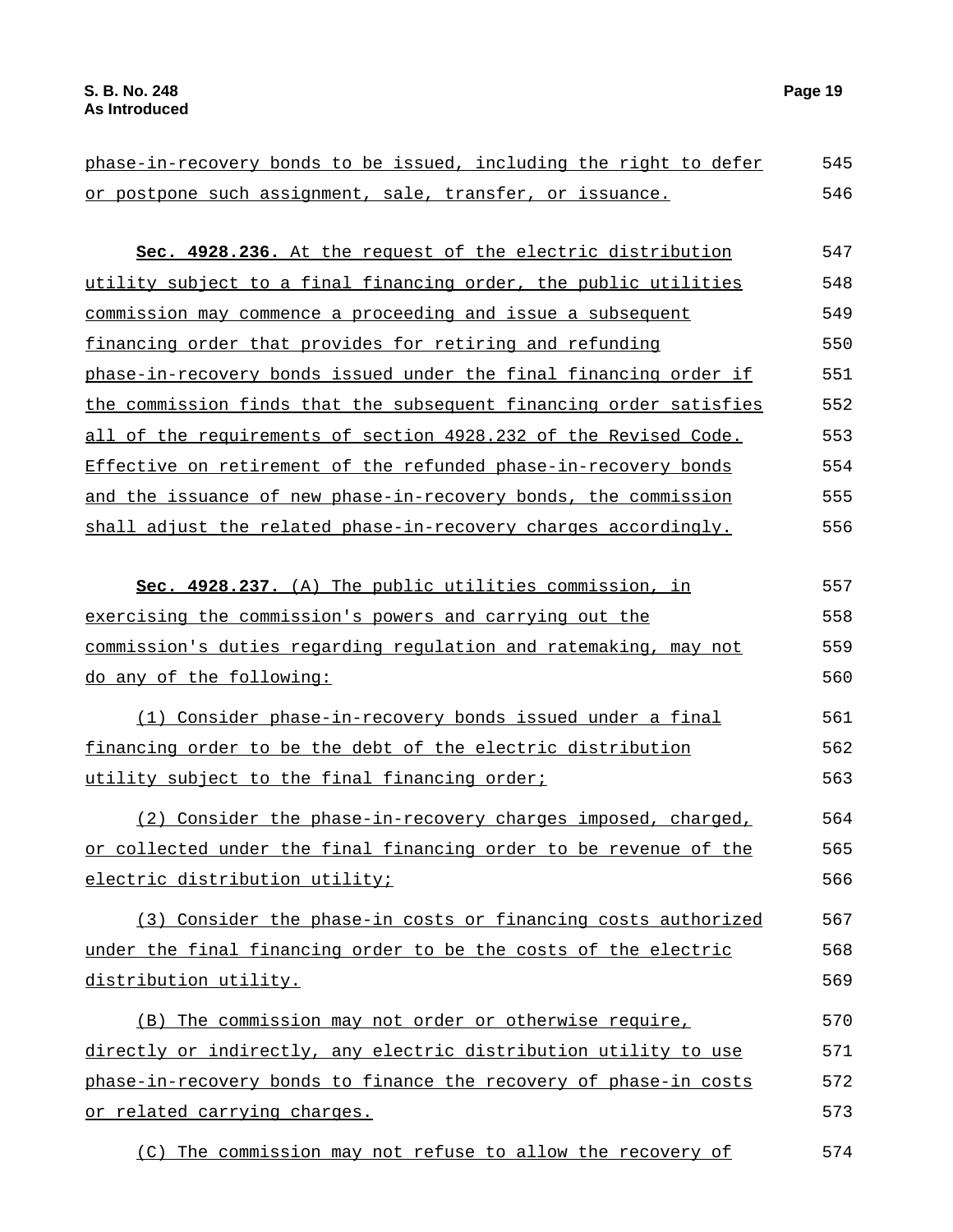| phase-in costs or related carrying charges solely because the     | 575 |
|-------------------------------------------------------------------|-----|
| electric distribution utility has elected or may elect to finance | 576 |
| those costs and charges through a financing mechanism other than  | 577 |
| the issuance of phase-in-recovery bonds.                          | 578 |
| If the electric distribution utility elects not to finance        | 579 |
| those costs and charges through the issuance of phase-in-recovery | 580 |
| bonds as authorized in the final financing order, those costs and | 581 |
| charges shall be recovered as previously authorized by the        | 582 |
| commission.                                                       | 583 |

| Sec. 4928.238. (A) An electric distribution utility subject        | 584 |
|--------------------------------------------------------------------|-----|
| to a final financing order shall file with the public utilities    | 585 |
| commission, at least annually, or more frequently as provided in   | 586 |
| the final financing order, a schedule applying the approved        | 587 |
| adjustment mechanism to the phase-in-recovery charges authorized   | 588 |
| under the final financing order, based on estimates of consumption | 589 |
| for each customer class and other mathematical factors. The        | 590 |
| electric distribution utility shall submit with the schedule a     | 591 |
| request for approval to make the adjustments to the                | 592 |
| phase-in-recovery charges in accordance with the schedule.         | 593 |
|                                                                    |     |

(B) The commission's review of the request shall be limited to a determination of whether there is any mathematical error in the application of the adjustment mechanism to the phase-in-recovery charges, including the calculation of any proportionate charges allocated to governmental aggregation customers as directed in the final financing order. 594 595 596 597 598 599

(C) A request submitted under division (A) of this section shall be deemed approved, and the adjustments shall go into immediate effect, if not approved by the commission within sixty days after the request is submitted. 600 601 602 603

(D) No adjustment approved or deemed approved under this section shall in any way affect the irrevocability of the final 604 605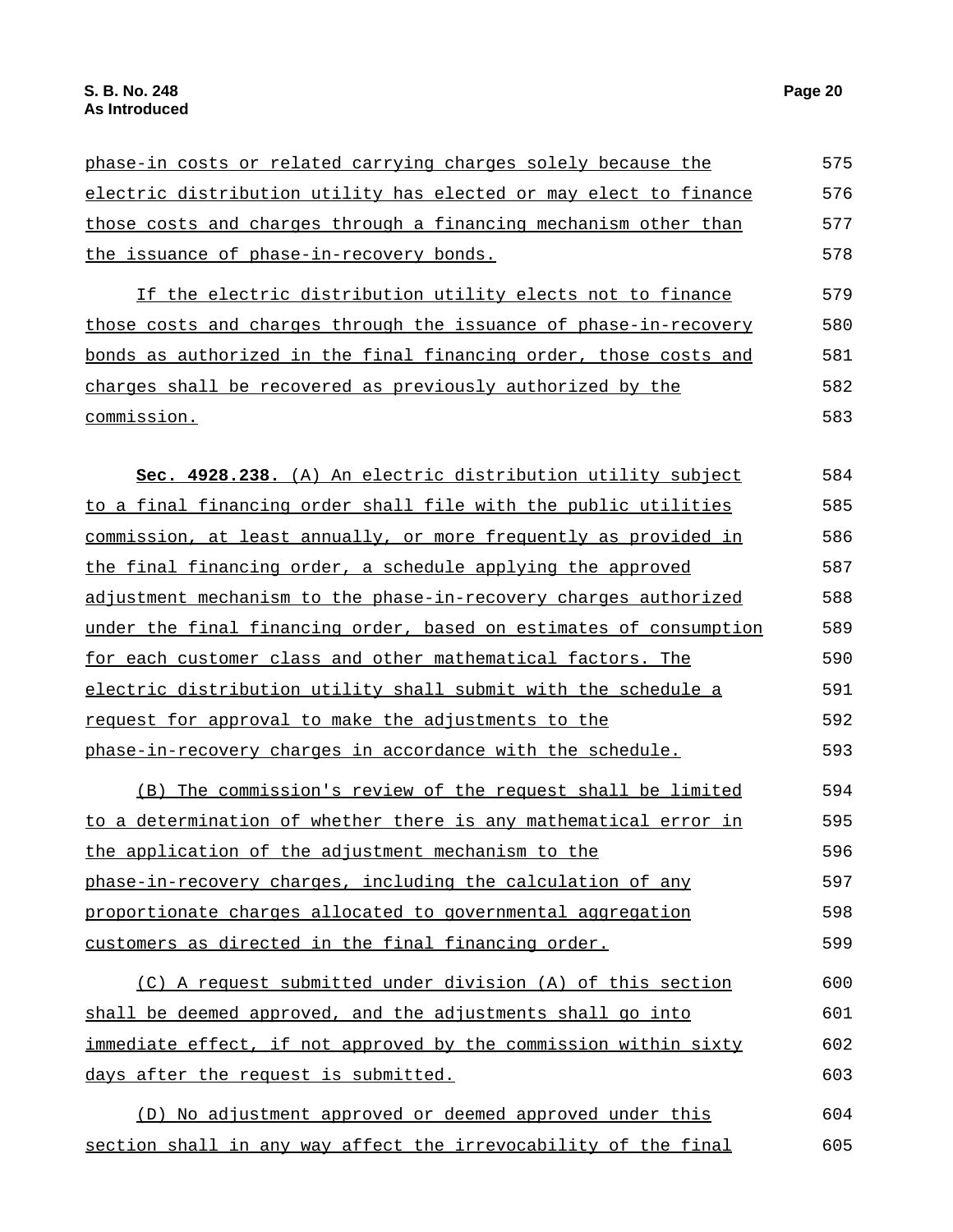**Sec. 4928.239.** (A) As used in this section, "nonbypassable," with respect to phase-in-recovery charges, means that such charges cannot be avoided by any customer or other person obligated to pay the charges. 608 609 610 611

(B) As long as phase-in-recovery bonds issued under a final financing order are outstanding and the related phase-in costs and financing costs have not been recovered in full, the phase-in-recovery charges authorized under the final financing order shall be nonbypassable and shall apply to both of the following, subject to the methodology approved in the final financing order pursuant to division  $(E)(4)$  of section  $4928.232$  of the Revised Code: 612 613 614 615 616 617 618 619

(1) All customers of the electric distribution utility located within the electric distribution utility's service area, regardless of whether the customers are or may become entitled to purchase electric generation service from a provider of electric generation service other than an electric distribution utility; 620 621 622 623 624

(2) Any person or entity located within the electric distribution utility's service area that may subsequently receive retail electric distribution service from another electric distribution utility operating in the same service area. 625 626 627 628

(C) In the event that customers are or become entitled to purchase electric generation service from a provider of electric generation service other than an electric distribution utility, the electric distribution utility subject to the final financing order shall collect the phase-in-recovery charges directly from those customers. 629 630 631 632 633 634

(D) The phase-in-recovery charges shall be collected by the 635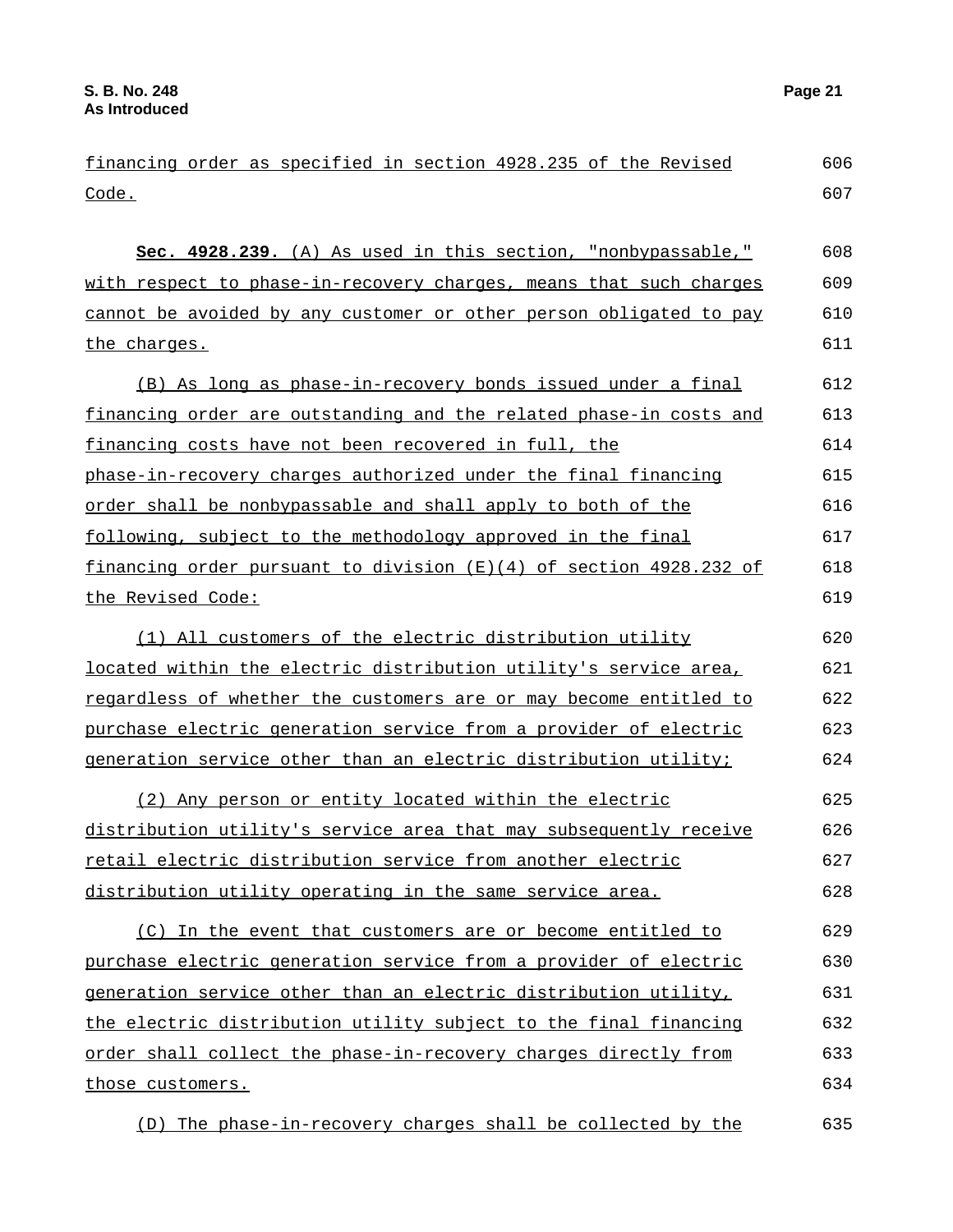| electric distribution utility or the electric distribution<br>utility's successors or assignees, or a collection agent, in full<br>through a charge that is separate and apart from the electric | 636 |
|--------------------------------------------------------------------------------------------------------------------------------------------------------------------------------------------------|-----|
|                                                                                                                                                                                                  | 637 |
|                                                                                                                                                                                                  | 638 |
| distribution utility's base rates.                                                                                                                                                               | 639 |

**Sec. 4928.2310.** (A)(1) If an electric distribution utility subject to a final financing order defaults on any required payment of phase-in-recovery revenues, a court, upon application by an interested party and without limiting any other remedies available to the applicant, shall order the sequestration and payment of the revenues for the benefit of bondholders, any assignee, and any financing parties. The order shall remain in full force and effect notwithstanding any bankruptcy, reorganization, or other insolvency proceedings with respect to the electric distribution utility or any affiliate. 640 641 642 643 644 645 646 647 648 649

(2) Notwithstanding division (A)(1) of this section, customers of an electric distribution utility shall be held harmless for the electric distribution utility's failure to remit any required payment of phase-in-recovery revenues, and such failure shall in no way affect the phase-in-recovery property or the rights to impose, collect, and adjust the phase-in-recovery charges under section 4928.23 to 4928.2318 of the Revised Code. 650 651 652 653 654 655 656

(B) Phase-in-recovery property under a final financing order and the interests of an assignee, bondholder, or financing party in that property under a financing agreement are not subject to setoff, counterclaim, surcharge, or defense by the electric distribution utility subject to the final financing order or any other person, including as a result of the electric distribution utility's failure to provide past, present, or future services, or in connection with the bankruptcy, reorganization, or other insolvency proceeding of the electric distribution utility, any affiliate, or any other entity. 657 658 659 660 661 662 663 664 665 666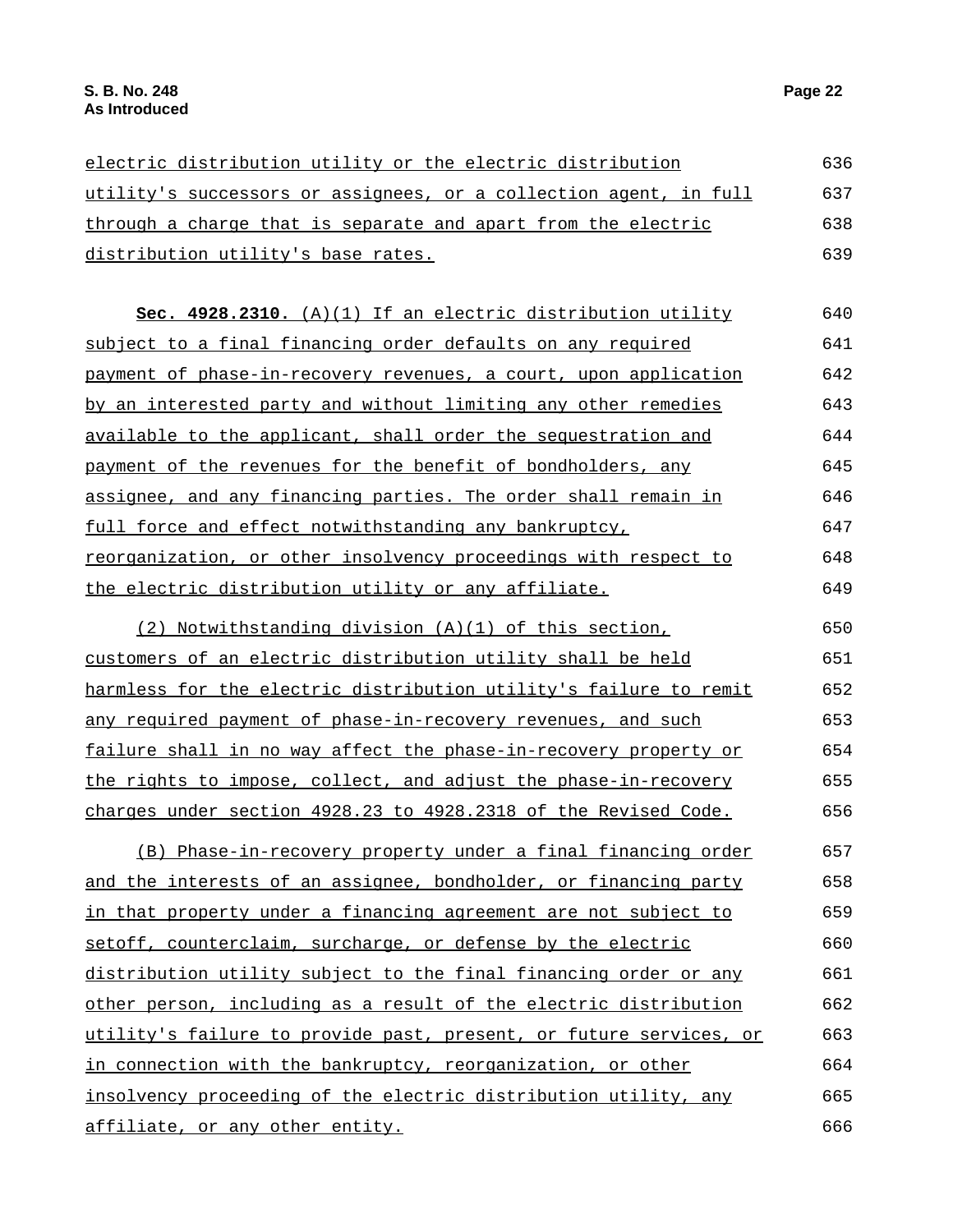| Sec. 4928.2311. Any successor to an electric distribution          | 667 |
|--------------------------------------------------------------------|-----|
| utility subject to a final financing order shall be bound by the   | 668 |
| requirements of sections 4928.23 to 4928.2317 of the Revised Code. | 669 |
| The successor shall perform and satisfy all obligations of the     | 670 |
| electric distribution utility under the final financing order, in  | 671 |
| the same manner and to the same extent as the electric             | 672 |
| distribution utility, including the obligation to collect and pay  | 673 |
| phase-in-recovery revenues to the person entitled to receive those | 674 |
| revenues. The successor shall have the same rights of the electric | 675 |
| distribution utility under the final financing order, in the same  | 676 |
| manner and to the same extent as the electric distribution         | 677 |
| utility.                                                           | 678 |

**Sec. 4928.2312.** (A) Except as provided in division (C) of this section, the creation, perfection, and enforcement of any security interest in phase-in-recovery property under a final financing order to secure the repayment of the principal of and interest on phase-in-recovery bonds, amounts payable under any ancillary agreement, and other financing costs are governed by this section and not Chapters 1301. to 1309. of the Revised Code. 679 680 681 682 683 684 685

(B) The description of the phase-in-recovery property in a transfer or security agreement and a financing statement is sufficient only if the description refers to this section and the final financing order creating the property. This section applies to all purported transfers of, and all purported grants of, liens on or security interests in that property, regardless of whether the related transfer or security agreement was entered into, or the related financing statement was filed, before or after the effective date of this section. 686 687 688 689 690 691 692 693 694

(C)(1) A security interest in phase-in-recovery property under a final financing order is created, valid, and binding at the latest of the date that the security agreement is executed and 695 696 697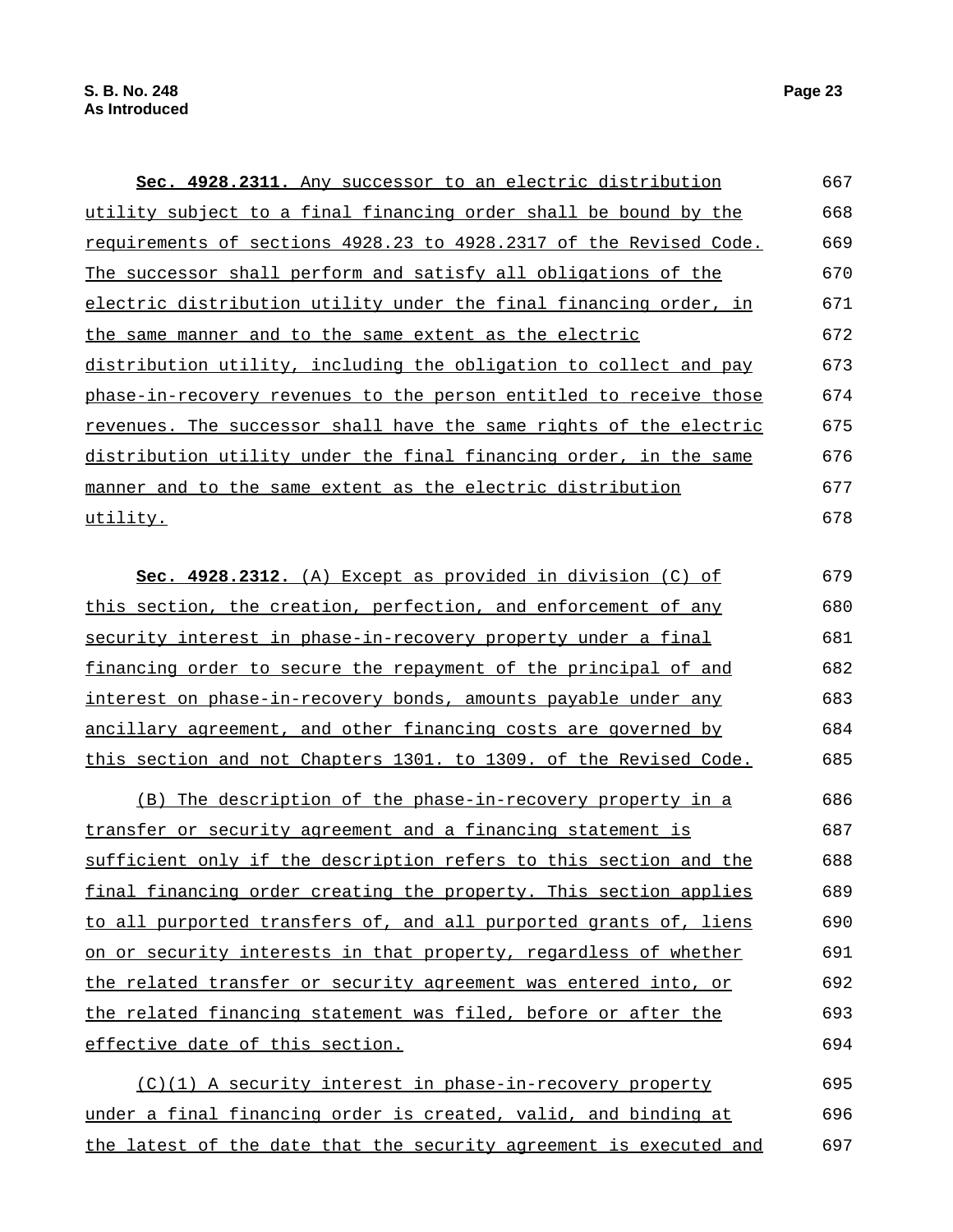| delivered or the date that value is received for the               | 698 |
|--------------------------------------------------------------------|-----|
| phase-in-recovery bonds.                                           | 699 |
| (2)(a) The security interest shall attach without any              | 700 |
| physical delivery of collateral or other act, and, upon the filing | 701 |
| of the financing statement with the office of the secretary of     | 702 |
| state, the lien of the security interest shall be valid, binding,  | 703 |
| and perfected against all parties having claims of any kind in     | 704 |
| tort, contract, or otherwise against the person granting the       | 705 |
| security interest, regardless of whether the parties have notice   | 706 |
| of the lien. Also upon this filing, a transfer of an interest in   | 707 |
| the phase-in-recovery property shall be perfected against all      | 708 |
| parties having claims of any kind, including any judicial lien or  | 709 |
| other lien creditors or any claims of the seller or creditors of   | 710 |
| the seller, other than creditors holding a prior security          | 711 |
| interest, ownership interest, or assignment in the property        | 712 |
| previously perfected in accordance with this division.             | 713 |
| (b) The secretary of state shall maintain any financing            | 714 |
| statement filed under division (C)(2) of this section in the same  | 715 |
| manner that the secretary maintains financing statements filed by  | 716 |
| transmitting utilities under division (B) of section 1309.501 of   | 717 |
| the Revised Code. The filing of any financing statement under      | 718 |
| $division (C)(2)$ of this section shall be governed by the         | 719 |
| provisions regarding the filing of financing statements in Chapter | 720 |
| 1309. of the Revised Code.                                         | 721 |
| (D)(1) A security interest in phase-in-recovery property           | 722 |
| under a final financing order is a continuously perfected security | 723 |
| interest and has priority over any other lien, created by          | 724 |
| operation of law or otherwise, that may subsequently attach to     | 725 |
| that property or those rights or interests unless the holder of    | 726 |
| any such lien has agreed in writing otherwise.                     | 727 |
|                                                                    |     |
| (2) The priority of a security interest in phase-in-recovery       | 728 |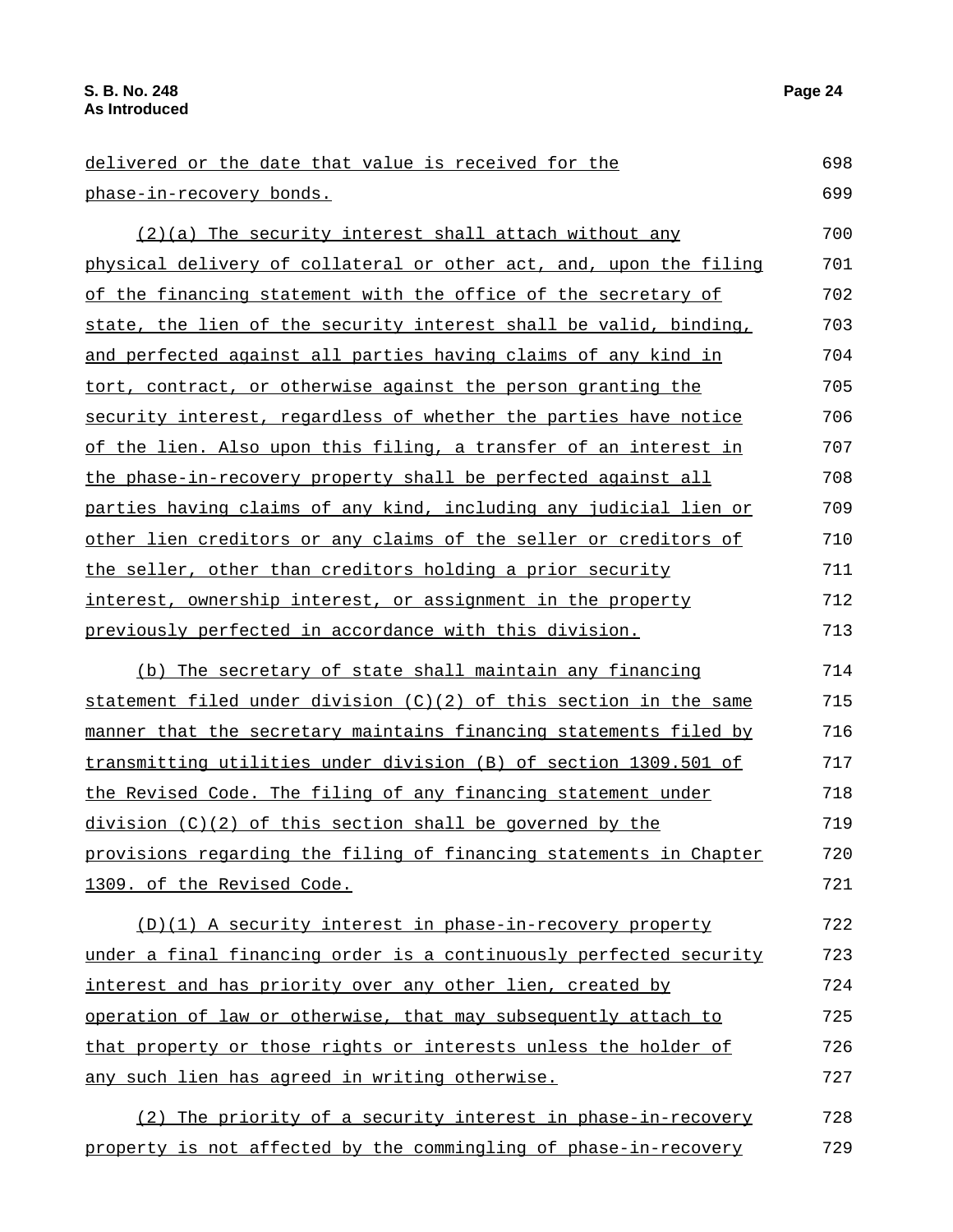| revenues with other amounts. Any pledgee or secured party shall    | 730 |
|--------------------------------------------------------------------|-----|
| have a perfected security interest in the amount of all            | 731 |
| phase-in-recovery revenues that are deposited in any cash or       | 732 |
| deposit account of the electric distribution utility in which      | 733 |
| phase-in-recovery revenues have been commingled with other funds.  | 734 |
| Any other security interest that may apply to those funds shall be | 735 |
| terminated when the funds are transferred to a segregated account  | 736 |
| for an assignee or a financing party.                              | 737 |
| (3) No application of the adjustment mechanism as described        | 738 |
| in section 4928.238 of the Revised Code shall affect the validity, | 739 |
| perfection, or priority of a security interest in or the transfer  | 740 |
| of phase-in-recovery property under the final financing order.     | 741 |
| Sec. 4928.2313. (A) Any sale, assignment, or transfer of           | 742 |
| phase-in-recovery property under a final financing order shall be  | 743 |
| an absolute transfer and true sale of, and not a pledge of or      | 744 |
| secured transaction relating to, the seller's right, title, and    | 745 |
| interest in, to, and under the property, if the documents          | 746 |
| governing the transaction expressly state that the transaction is  | 747 |
| a sale or other absolute transfer. A transfer of an interest in    | 748 |
| that property may be created only when all of the following have   | 749 |
| <u>occurred:</u>                                                   | 750 |
| The financing order has become final and taken effect.<br>(1)      | 751 |
| (2) The documents evidencing the transfer of the property          | 752 |
| have been executed and delivered to the assignee.                  | 753 |
| (3) Value has been received for the property.                      | 754 |
| (B) The characterization of the sale, assignment, or transfer      | 755 |
| as an absolute transfer and true sale and the corresponding        | 756 |
| characterization of the property interest of the purchaser shall   | 757 |
| be effective and perfected against all third parties and shall not | 758 |
| be affected or impaired by, among other things, the occurrence of  | 759 |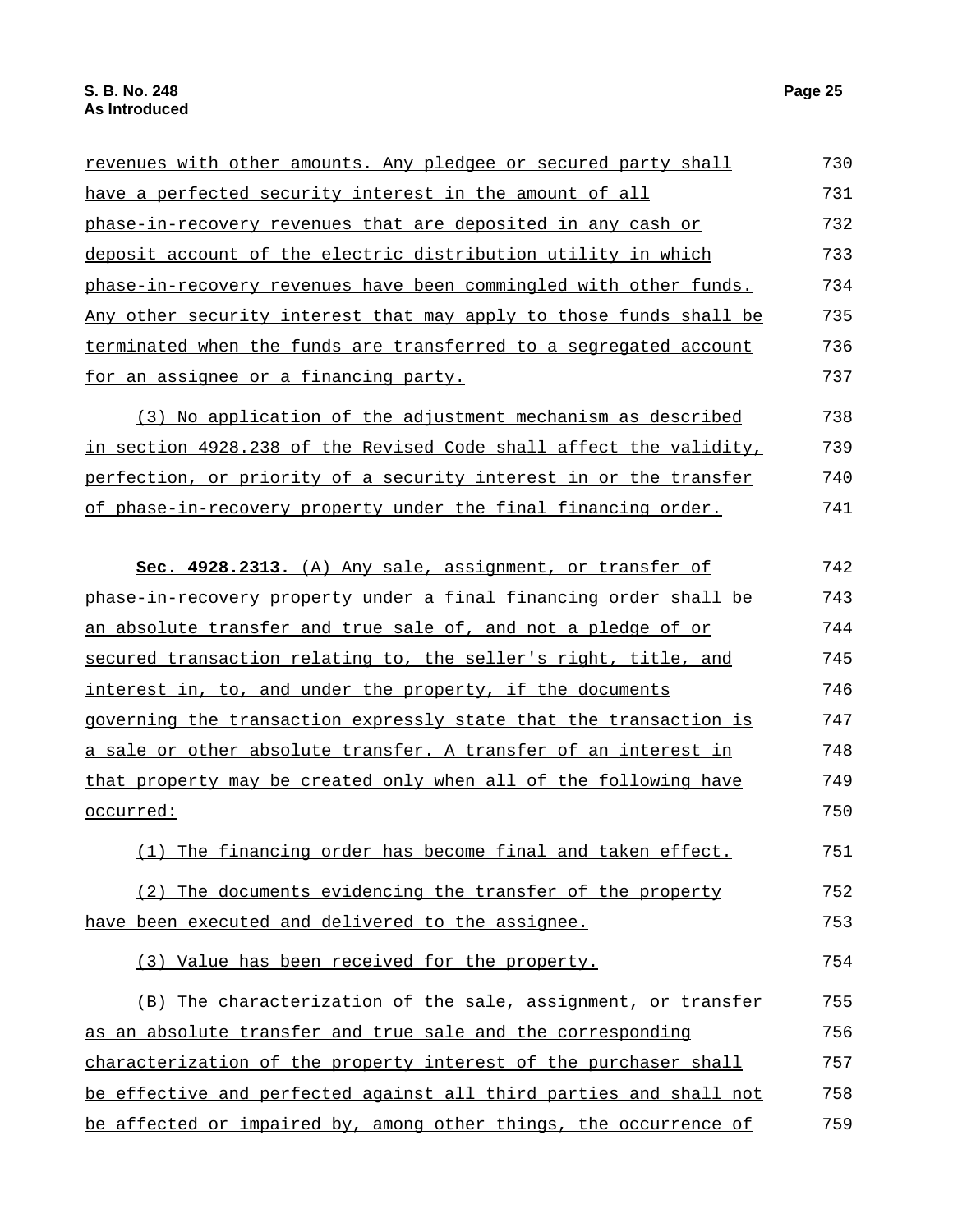| <u>any of the following:</u>                                     | 760 |
|------------------------------------------------------------------|-----|
| (1) Commingling of phase-in-recovery revenues with other         | 761 |
| amounts;                                                         | 762 |
| (2) The retention by the seller of either of the following:      | 763 |
| (a) A partial or residual interest, including an equity          | 764 |
| interest, in the phase-in-recovery property, whether direct or   | 765 |
| indirect, or whether subordinate or otherwise;                   | 766 |
| (b) The right to recover costs associated with taxes,            | 767 |
| franchise fees, or license fees imposed on the collection of     | 768 |
| <u>phase-in-recovery revenues.</u>                               | 769 |
| (3) Any recourse that the purchaser or any assignee may have     | 770 |
| against the seller;                                              | 771 |
| (4) Any indemnification rights, obligations, or repurchase       | 772 |
| rights made or provided by the seller;                           | 773 |
| (5) The obligation of the seller to collect phase-in-recovery    | 774 |
| revenues on behalf of an assignee;                               | 775 |
| (6) The treatment of the sale, assignment, or transfer for       | 776 |
| tax, financial reporting, or other purposes;                     | 777 |
| (7) Any application of the adjustment mechanism under the        | 778 |
| final financing order.                                           | 779 |
| Sec. 4928.2314. (A) The imposition, charging, collection, and    | 780 |
| receipt of phase-in-recovery revenues under sections 4928.231 to | 781 |
| 4928.2317 of the Revised Code are not subject to taxation by any | 782 |
| municipality of this state under the authority granted to        | 783 |
| municipalities.                                                  | 784 |
| (B) Phase-in-recovery bonds issued under a final financing       | 785 |
| order shall not constitute a debt or a pledge of the faith and   | 786 |
| credit or taxing power of this state or of any county,           | 787 |
| municipality, or any other political subdivision of this state.  | 788 |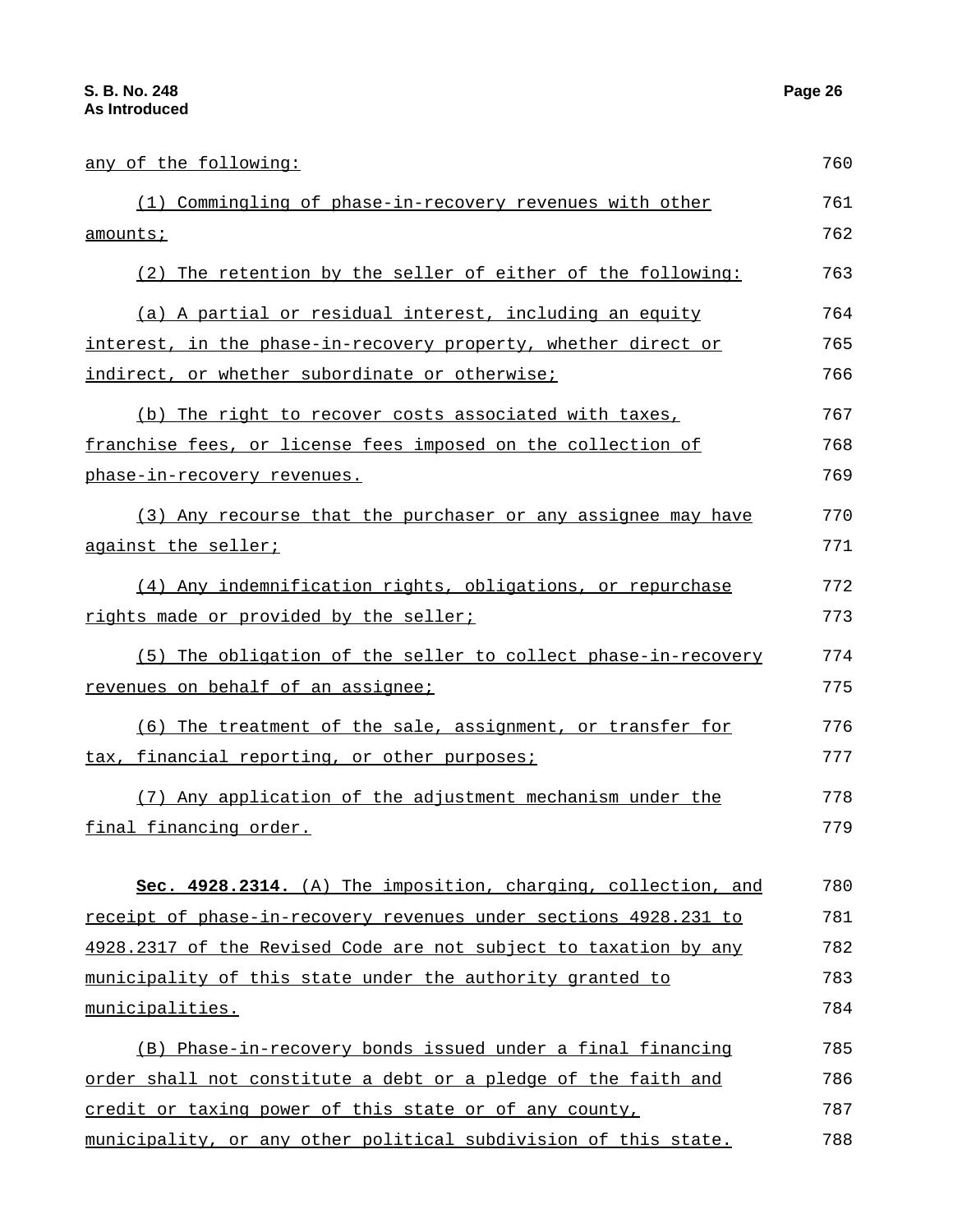| Bondholders shall have no right to have taxes levied by this state | 789 |
|--------------------------------------------------------------------|-----|
| or the taxing authority of any county, municipality, or any other  | 790 |
| political subdivision of this state for the payment of the         | 791 |
| principal of or interest on the bonds. The issuance of             | 792 |
| phase-in-recovery bonds does not, directly, indirectly, or         | 793 |
| contingently, obligate this state or any county, municipality, or  | 794 |
| political subdivision of this state to levy any tax or make any    | 795 |
| appropriation for payment of the principal of or interest on the   | 796 |
| bonds.                                                             | 797 |

**Sec. 4928.2315.** (A) The state pledges to and agrees with the bondholders, any assignee, and any financing parties under a final financing order that the state will not take or permit any action that impairs the value of phase-in-recovery property under the final financing order or revises the phase-in costs for which recovery is authorized under the final financing order or, except as allowed under section 4928.238 of the Revised Code, reduce, alter, or impair phase-in-recovery charges that are imposed, charged, collected, or remitted for the benefit of the bondholders, any assignee, and any financing parties, until any principal, interest, and redemption premium in respect of phase-in-recovery bonds, all financing costs, and all amounts to be paid to an assignee or financing party under an ancillary agreement are paid or performed in full. 798 799 800 801 802 803 804 805 806 807 808 809 810 811

(B) Any person who issues phase-in-recovery bonds is permitted to include the pledge specified in division (A) of this section in the phase-in-recovery bonds, ancillary agreements, and documentation related to the issuance and marketing of the phase-in-recovery bonds. 812 813 814 815 816

**Sec. 4928.2316.** (A) The law governing the validity, enforceability, attachment, perfection, priority, and exercise of remedies with respect to the transfer of phase-in-recovery 817 818 819